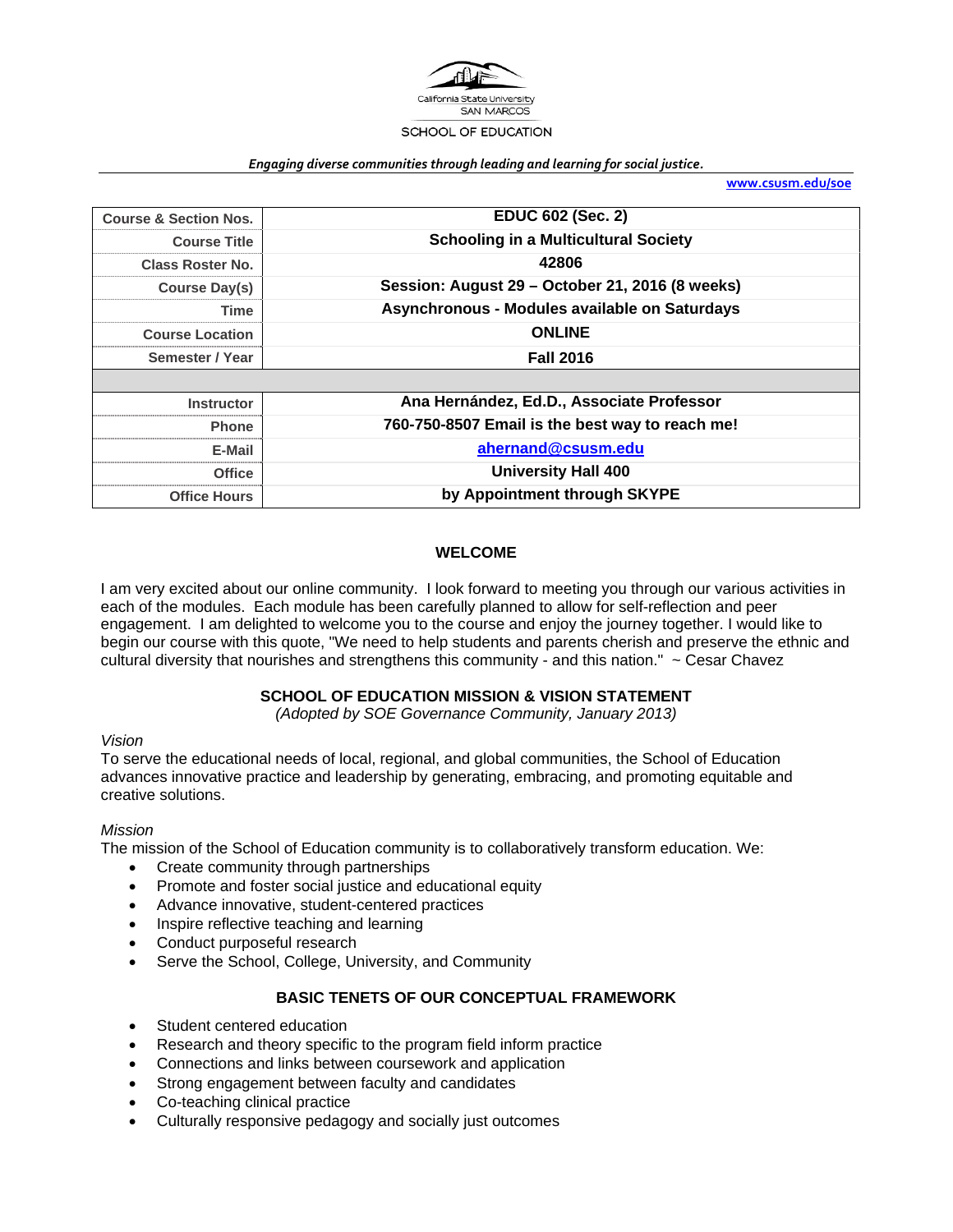# **TABLE OF CONTENTS**

| CHECKLIST FOR ASSIGNMENTS EDUC 602 |  |  |
|------------------------------------|--|--|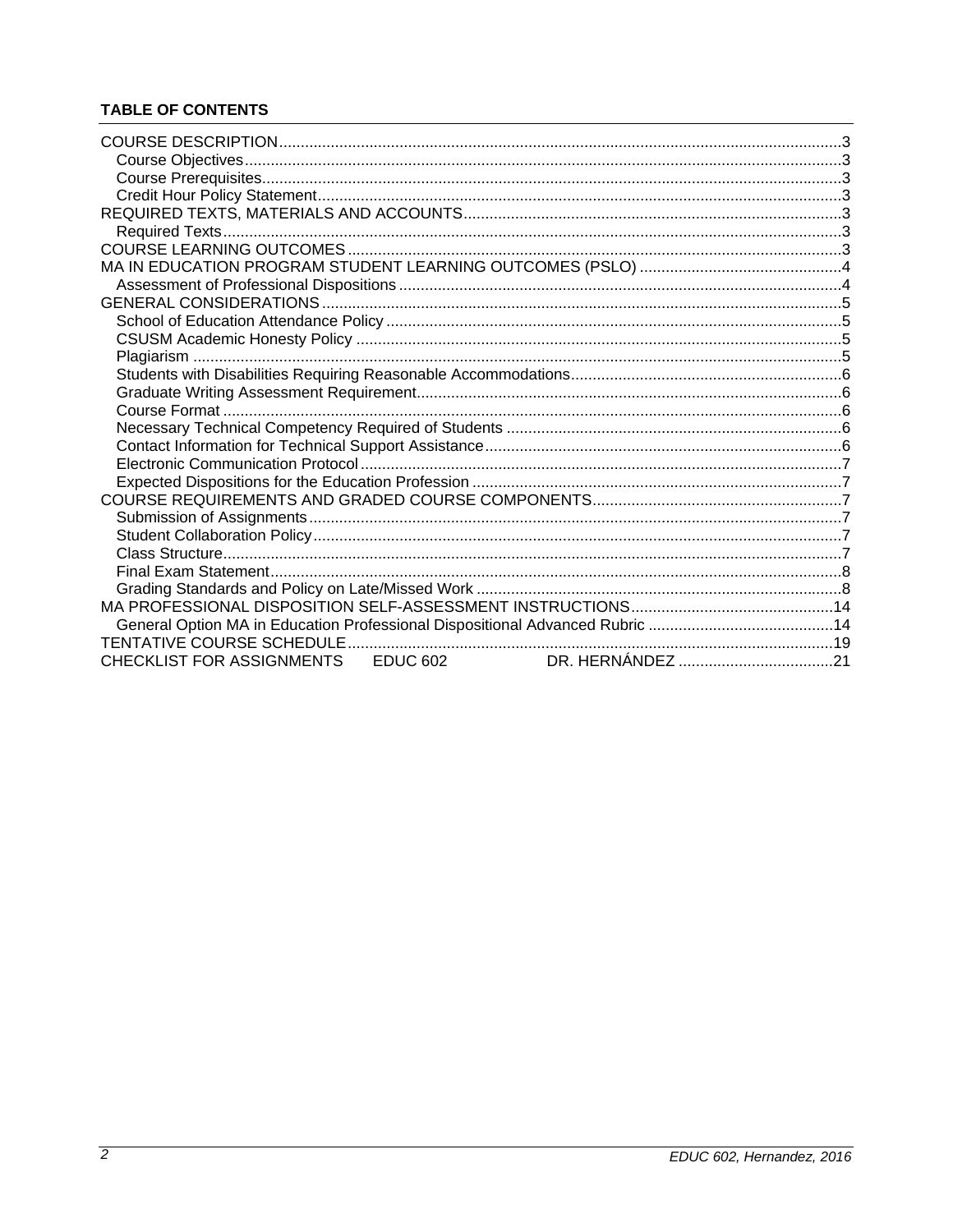# **COURSE DESCRIPTION**

This course focuses on an introduction to issues of schooling in a multicultural society. It includes an overview of multicultural education and addresses areas of study such as culture and cognition, the psychology of personal prejudice, diversity and exceptionality, intercultural communication, cross-cultural competence, and curriculum and teaching in multicultural contexts.

# **Course Objectives**

The objectives of this course are to:

- Expand and nuance students' knowledge about the diversity represented in today's schools and the communities in which we live;
- Provide a safe environment for reflection on, and discussion of, the complex ways in which pluralism is a part of educational contexts;
- Prepare educators to provide equitable educational opportunities to all students;
- Provide support to all students who represent national, state, and regional diversity.

## **Course Prerequisites**

 For all 600-level School of Education courses, admission to the MA program or a specific certificate program is a prerequisite.

# **Credit Hour Policy Statement**

Per the University Credit Hour Policy:

- All students are expected to spend a minimum of two hours outside of the classroom each week for each unit of credit engaged in learning or **a total of at least six hours outside of the classroom each week**.
- Because this is a fully-online 8-week course, you should plan on spending approximately 16 hours per week engaged with the learning activities, deliverables, and signature (homework) assignments

# **REQUIRED TEXTS, MATERIALS AND ACCOUNTS**

## **Required Texts**

- Blankenstein, A. M. & Noguera, P. (2015). *Excellence through equity: Five principles of courageous leadership to guide achievement for every student*. Alexandria, VA: ASCD. ISBN 978-1-4166-2250-5
- Wink, J. (2011). *Critical pedagogy: Notes from the real world*. 4th Edition. Boston, MA: Pearson / Allyn & Bacon. ISBN 13-978-0-13-702873-3
- American Psychological Association (2009). *Publication Manual of the American Psychological Association.* ISBN: 978-1-4338-0561-5.
- A few additional required readings will be made available electronically on the course website (Cougar Courses).

## **COURSE LEARNING OUTCOMES**

Upon successful completion of this course, students will (be able to):

- Identify issues of social justice related to students' social, cultural, and linguistic diversity that impact students' opportunities to develop and learn in school, classroom, home and community contexts through Social Justice Action Plan and Annotated Bibliography.
- Analyze need to collaborate with key stakeholders to advocate for and advance differentiated learning, home-school partnerships, and initiatives that build on all students' and parents' funds of knowledge, equity, and leadership skills through readings, discussions, and Social Justice Action Plan.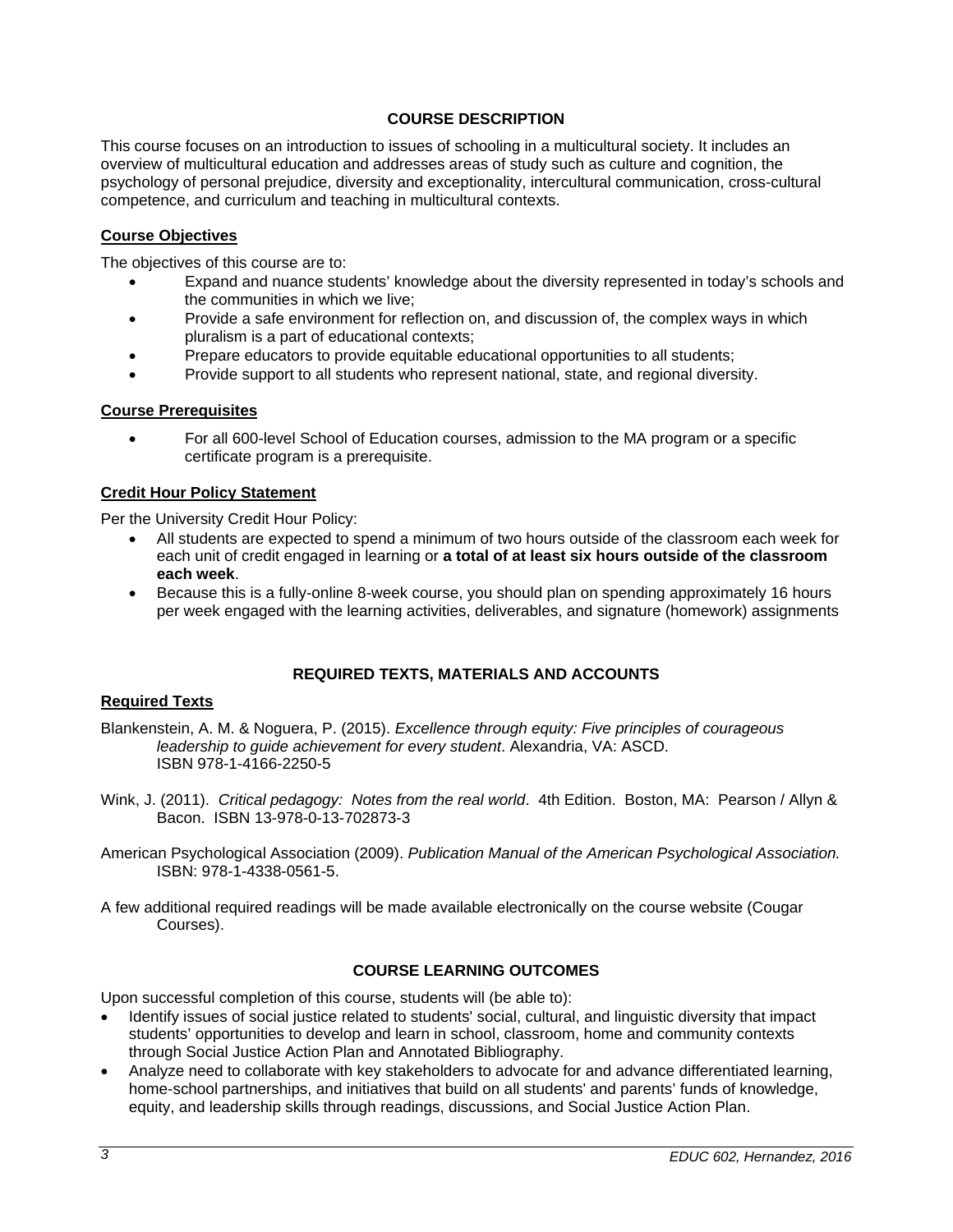# **Course Online Learning Goals**

This course will be taught through online learning, students will:

- 1. Participate in online learning experiences that provide an opportunity to reflect and experience perspectives from various communities.
- 2. Experience active learning, interaction, participation and collaboration among students in the online environment.
- 3. Collaborate with colleagues to build an online community using respectful communication skills that reflect an awareness of self and others, along with an ability to convey ideas in a variety of contexts.
- 4. Utilize a variety of media and content to achieve content objectives in the online environment.
- 5. Understand how to utilize a safe, legal and ethical application of digital information and technology including respect for copyright, intellectual property and the appropriate documentation of resources.
- 6. Participate in projects and assignments that meet content objectives and measure student achievement of learning goals.

# **MA IN EDUCATION PROGRAM STUDENT LEARNING OUTCOMES (PSLO)**

The Master of Arts in Education Program assesses four (4) Program Student Learning Outcomes (PSLOs):

- **PSLO 1: Professional Dispositions** (EDUC 622 & prior to enrollment in EDUC 698)
- **PSLO 2: Leadership Skills** (EDUC 602)
- **PSLO 3: Analyze Research** (EDUC 622)
- **PSLO 4: Integrate Research** (EDUC 698)

EDUC 602 addresses Program Student Learning Outcome 2:

# **PSLO 2: Leadership Skills**

*Apply leadership skills to advance the profession.* In the General Option MA Program, PSLO 2 is assessed in EDUC 602's Social Justice & Equity Action Plan Assignment using a rubric provided in the course syllabus.

## **Assessment of Professional Dispositions**

Assessing a candidate's dispositions within a professional preparation program is recognition that teaching and working with learners of all ages requires not only specific content knowledge and pedagogical skills, but positive attitudes about multiple dimensions of the profession. The School of Education has identified six dispositions – social justice and equity, collaboration, critical thinking, professional ethics, reflective teaching and learning, and life-long learning — and developed an assessment rubric. For each dispositional element, there are four levels of performance at the Master's level - *unacceptable*, *approaches target, meets target*, and *advanced target*. The description and rubric for the four levels of performance offer measurable behaviors and examples.

The assessment is designed to provide candidates with ongoing feedback for their growth in professional dispositions and includes self-assessments by the candidate. The dispositions and rubric are presented, explained and assessed in at least two designated courses (EDUC 602 and 622) in the General Option Master of Arts in Education Program and again prior to advancement to candidacy and enrollment in EDUC 698. Based upon assessment feedback candidates will compose a reflection and an action plan for improvement. Candidates are expected to meet the level of *advanced target*. Candidates who have fulfilled or will fulfill the Professional Disposition requirement as part of Education Specialist or Administrative Services credential coursework are exempt from the assessment of professional dispositions EDUC 602 and EDUC 622. For these candidates, verification of this requirement will still be required prior to advancement to candidacy.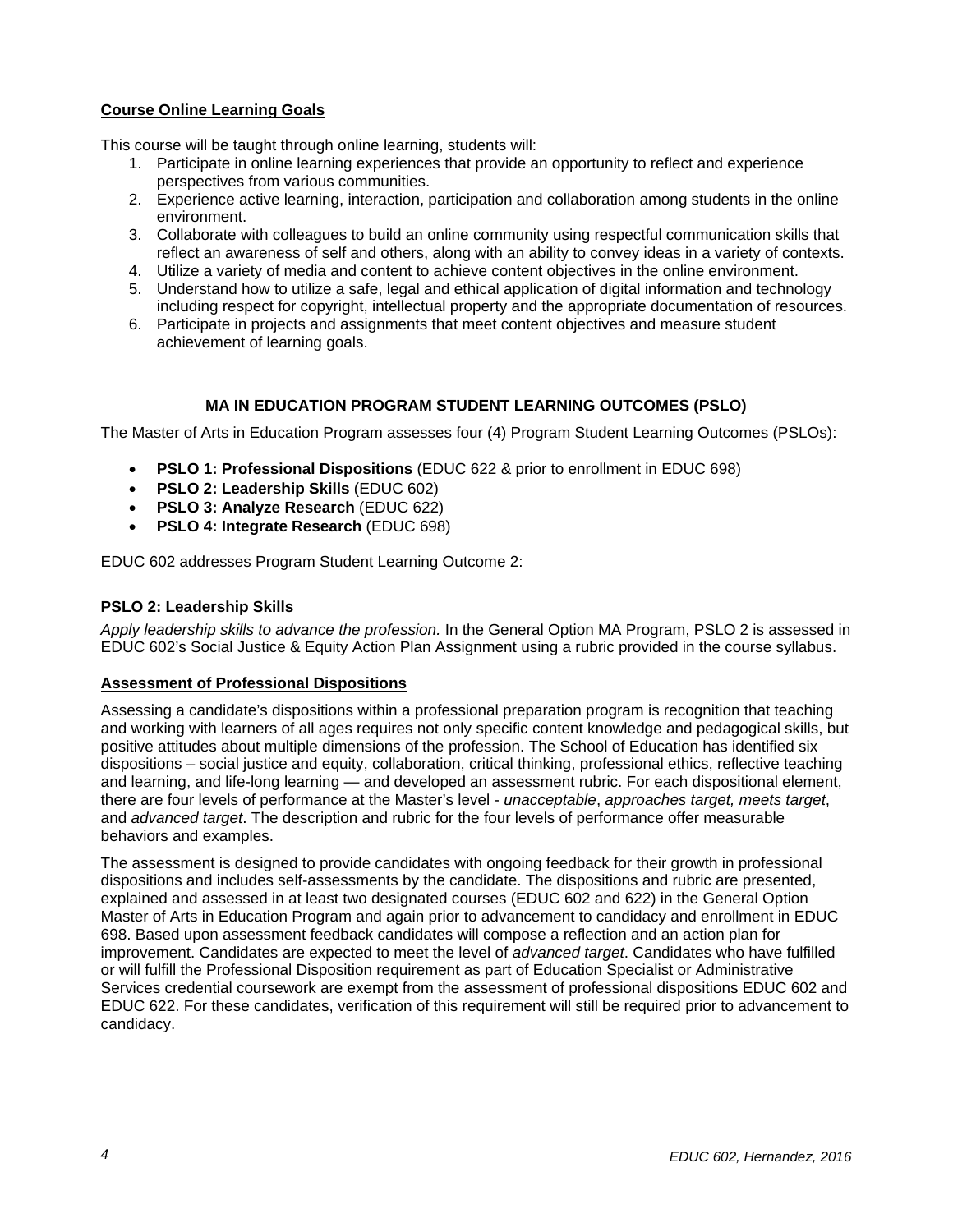# **GENERAL CONSIDERATIONS**

# **School of Education Attendance Policy**

Due to the dynamic and interactive nature of courses in the School of Education, all candidates (course participants) are expected to attend all classes and participate actively. At a minimum, candidates (course participants) must attend more than 80% of class time, or s/he may not receive a passing grade for the course at the discretion of the instructor. Individual instructors may adopt more stringent attendance requirements. Should the candidate (course participants) have extenuating circumstances, s/he should contact the instructor as soon as possible. *(Adopted by the COE Governance Community, December, 1997).* 

*FOR THIS CLASS:* Completion of all tasks within each module constitutes "**attendance**" for that week. The learning activities in each module take the place of the time you would traditionally spend in class if this were a face-to-face course. The signature assignments are what traditionally constitute "homework." Modules run from Saturday to Saturday, and all learning activities must be completed each Saturday by midnight. Students who leave two (2) modules incomplete cannot receive an A for the course. Students who leave three (3) modules incomplete cannot receive a B.

To be considered "present" for class each week, students must respond to the discussion forums posted by instructor, provide feedback to at least two peers' responses, submit work to be completed that week online, and either present or respond to a presentation.

Each weekly module is equivalent to 2 weeks of instruction in a regular semester. *Not participating on an online session will be considered an absence from class.* Emergencies are considered on a case-by-case basis. However, notifying the instructor does NOT constitute an excuse. All assignments must be turned in on due dates even in case of an absence. Unless extraordinary circumstances are made known, this is NOT negotiable.

## *These measures are intended to encourage responsibility for one's own learning in a democratic, presence in class, collaborative and reciprocal learning environment.*

# **CSUSM Academic Honesty Policy**

Students will be expected to adhere to standards of academic honesty and integrity, as outlined in the Student Academic Honesty Policy. All assignments must be original work, clear and error-free. All ideas/material that are borrowed from other sources must have appropriate references to the original sources. Any quoted material should give credit to the source and be punctuated accordingly.

Academic Honesty and Integrity: Students are responsible for honest completion and representation of their work. Your course catalog details the ethical standards and penalties for infractions. There will be zero tolerance for infractions. If you believe there has been an infraction by someone in the class, please bring it to the instructor's attention. The instructor reserves the right to discipline any student for academic dishonesty, in accordance with the general rules and regulations of the university. Disciplinary action may include the lowering of grades and/or the assignment of a failing grade for an exam, assignment, or the class as a whole.

Incidents of Academic Dishonesty will be reported to the Dean of Students. Sanctions at the University level may include suspension or expulsion from the University.

Refer to the full Academic Honesty Policy at:

http://www.csusm.edu/policies/active/documents/Academic\_Honesty\_Policy.html

# **Plagiarism**

As an educator, it is expected that each candidate will do his/her own work, and contribute equally to group projects and processes. Plagiarism or cheating is unacceptable under any circumstances. If you are in doubt about whether your work is paraphrased or plagiarized see the Plagiarism Prevention for Students website http://library.csusm.edu/plagiarism/index.html. If there are questions about academic honesty, please consult the University catalog.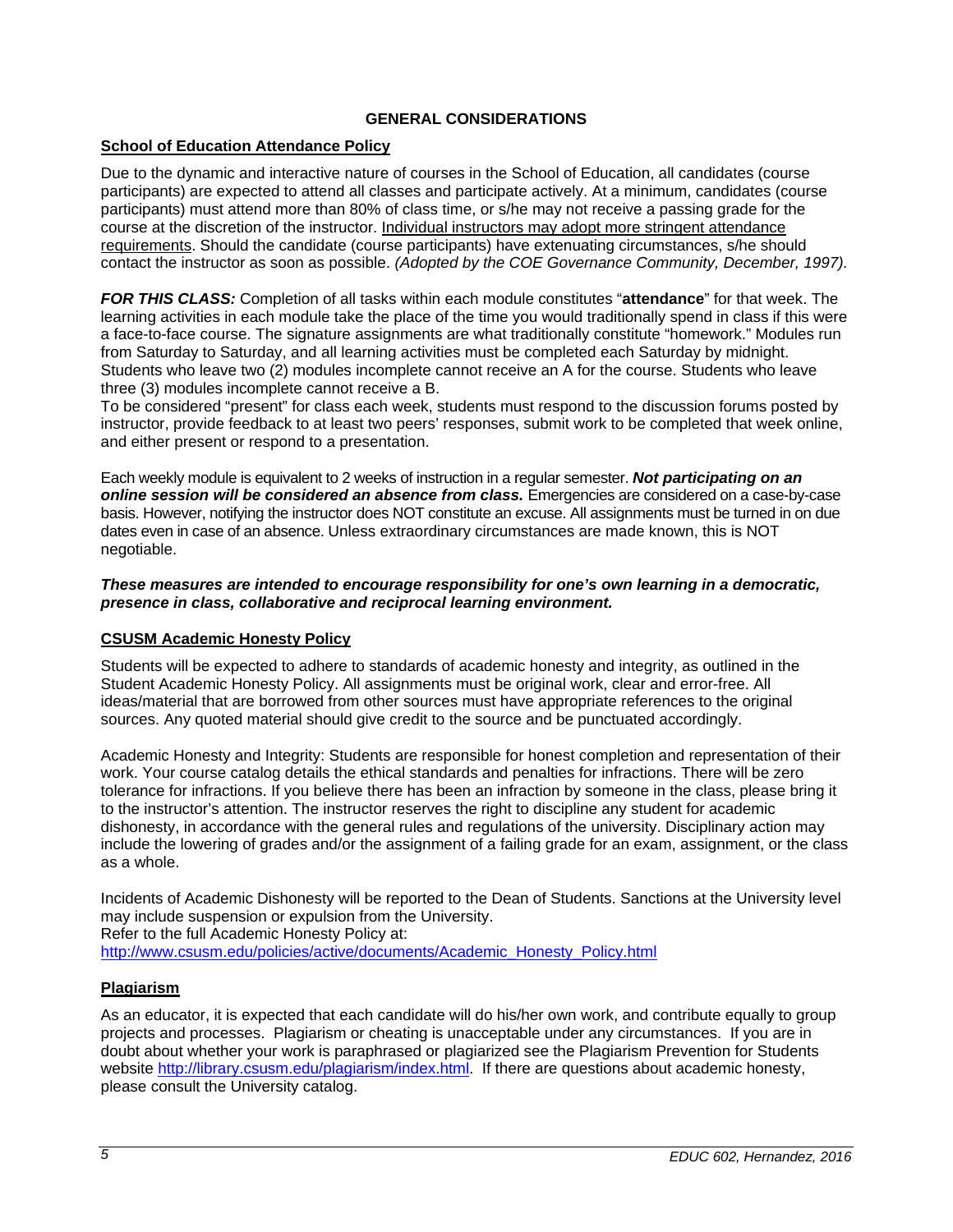All work in this course must be the original work of the credential candidate. Scanning of student work via TurnitIn™ software may be used to verify student authorship and accurate citation of copyrighted materials or thoughts, ideas, and/or work of others. The instructor may require that some assignments in the course be submitted using the built in TurnitIn™ software feature. Students making unauthorized copies of copyrighted materials or microcomputer software will receive a failing grade.

# **Students with Disabilities Requiring Reasonable Accommodations**

Students with disabilities who require reasonable accommodations must be approved for services by providing appropriate and recent documentation to the Office of Disabled Student Services (DSS). This office is located in Craven Hall 4300, and can be contacted by phone at (760) 750-4905, or TTY (760) 750-4909. Students authorized by DSS to receive reasonable accommodations should meet with their instructor during office hours or, in order to ensure confidentiality, in a more private setting.

# **Graduate Writing Assessment Requirement**

The California State University maintains a Graduation Writing Assessment Requirement (GWAR) for Master's candidates. This requirement must be achieved prior to Advancement to Candidacy. A Master's candidate will satisfy the graduate writing requirement in EDUC 622 by receiving a passing score on a written product as assessed with the GWAR rubric. Toward the goal of providing opportunity for graduate students in the School of Education to satisfy the writing requirement, papers in graduate classes are expected to adhere to writing and format style guidelines described in the sixth edition of the Publication Manual of the American Psychological Association (aka, APA Manual). This manual is a required across all graduate-level (600-level) courses.

# **Course Format**

Per the CSUSM Online Instruction Policy, EDUC 602 is considered to be online instruction. All course learning experiences will be communicated via the Internet, and students should plan on spending approximately 16 hours per week on course activities. Each module begins with a box on Cougar Courses called "Step-By-Step Instructions," which detail the guiding questions and learning outcomes, explain the learning activities in which students will engage, and describe what deliverables must be submitted to earn credit for completing that module.

# **Necessary Technical Competency Required of Students**

Candidates are required to have the technical expertise to use online browsers (e.g., Firefox) to access information, use the Cougar Courses platform to access and download course content posted at Cougar Courses and submit assignments, and use various forms of technology (e.g., word processing, CSUSM electronic mail, presentation tools such as PowerPoint) to produce course assignments and instruct others for assignments requiring in-class instruction by candidates. The following link:

https://cc.csusm.edu/mod/page/view.php?id=27208: details the technical requirements necessary for online learning and identifies resources for support and technical assistance as necessary.

Please save a digital copy of 1-2 signature assignments for your use in your comprehensive evaluation portfolio (CEP). All signature assignments are submitted online at Cougar Courses; deliverables for the learning activities are submitted electronically in a variety of formats as described by each modules "Step-By-Step Instructions."

# **Contact Information for Technical Support Assistance**

For technical support assistance, please contact the CSUSM Help Desk - can be reached at 760-750-4790. See information on the various ways in which students may get technical support at http://www.csusm.edu/sth/support/index.html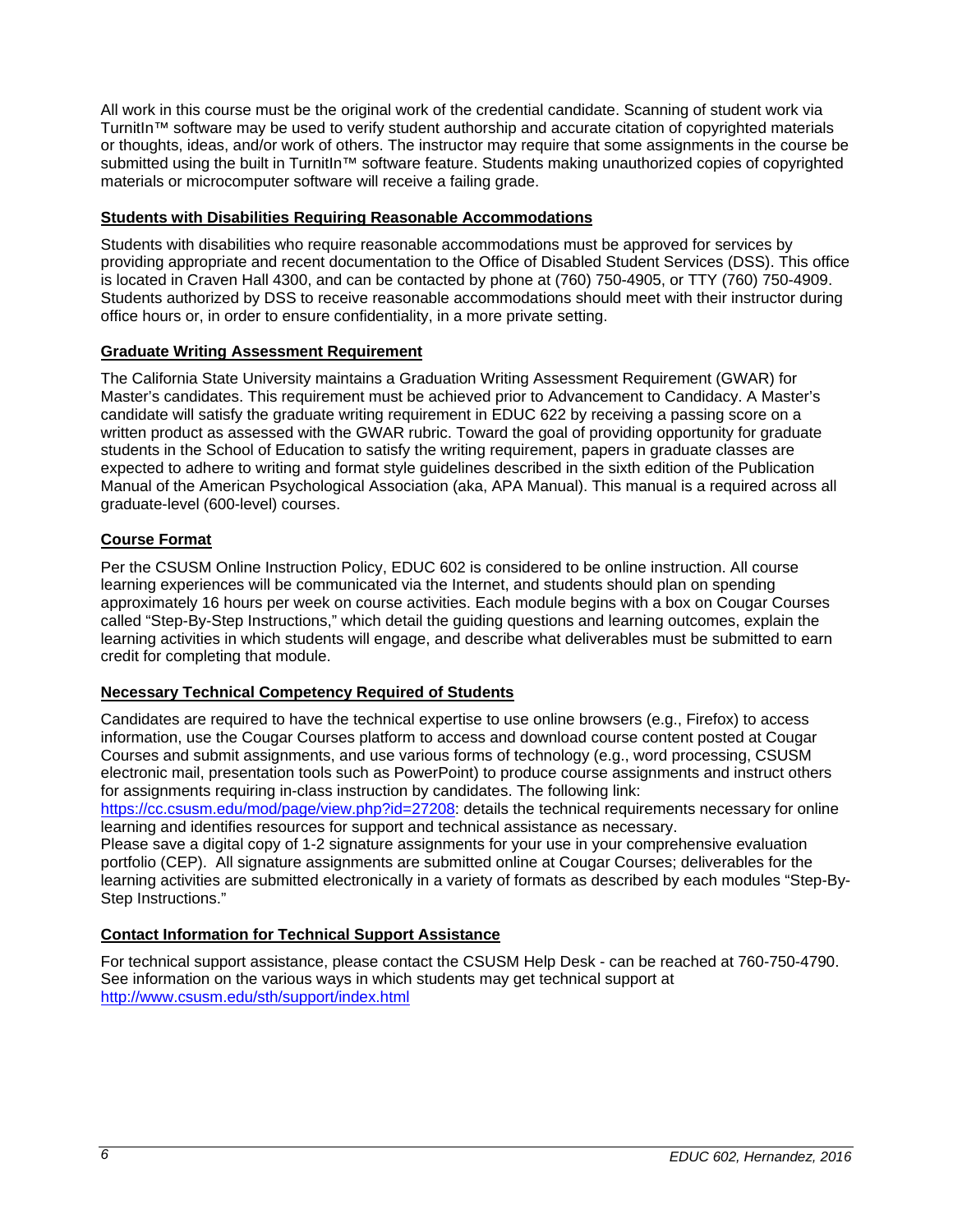# **Electronic Communication Protocol**

Electronic correspondence is a part of your professional interactions. If you need to contact the instructor, email is often the easiest way to do so. It is my intention to respond to all received e-mails in a timely manner. Please be reminded that e-mail and on-line discussions are a very specific form of communication, with their own nuances and etiquette. For instance, electronic messages sent in all upper case (or lower case) letters, major typos, or slang, often communicate more than the sender originally intended. With that said, please be mindful of all e-mail and on-line discussion messages you send to your colleagues, to faculty members in the School of Education, or to persons within the greater educational community. All electronic messages should be crafted with professionalism and care.

Things to consider:

- Would I say in person what this electronic message specifically says?
- How could this message be misconstrued?
- Does this message represent my highest self?
- Am I sending this electronic message to avoid a face-to-face conversation?

In addition, if there is ever a concern with an electronic message sent to you, please talk with the author in person in order to correct any confusion.

## **Expected Dispositions for the Education Profession**

Education is a profession that has, at its core, certain dispositional attributes that must be acquired and developed. Teaching and working with learners of all ages requires not only specific content knowledge and pedagogical skills, but positive attitudes about multiple dimensions of the profession. The School of Education has identified six dispositions that must be evident in teacher candidates: social justice and equity, collaboration, critical thinking, professional ethics, reflective teaching and learning, and life-long learning. These dispositions have observable actions that will be assessed throughout the preparation program. For each dispositional element, there are three levels of performance - *unacceptable*, *initial target*, and *advanced target*. The description and rubric for the three levels of performance offer measurable behaviors and examples.

The assessment is designed to provide candidates with ongoing feedback for their growth in professional dispositions and includes a self-assessment by the candidate. The dispositions and rubric are presented, explained and assessed in one or more designated courses in each program as well as in clinical practice. Based upon assessment feedback candidates will compose a reflection that becomes part of the candidate's Teaching Performance Expectation portfolio. Candidates are expected to meet the level of *initial target* during the program.

# **COURSE REQUIREMENTS AND GRADED COURSE COMPONENTS**

Professor reserves the right to change, add to, or delete any material or assignment from the course*.* 

## **Submission of Assignments**

Assignments should be typed in 12-pt font and double-spaced with appropriate headings/subheadings, name, course, date and title, APA format. All work will be submitted electronically online on due dates.

## **Student Collaboration Policy**

This online course requires student collaboration, depending on the assignment. In general, discussions, peer feedback, and presentations will be collaborative.

## **Class Structure**

This course is structured as a graduate-level online course. My role will be to "facilitate" and to intervene or redirect class discussions as necessary, rather than to exclusively lecture on a weekly basis, or be the main focus of the class. You will work to develop your knowledge base through the readings, discussions, presentations and assignments. Multiple approaches, methods, and teaching experiences are necessary strategies to accommodate various learning styles.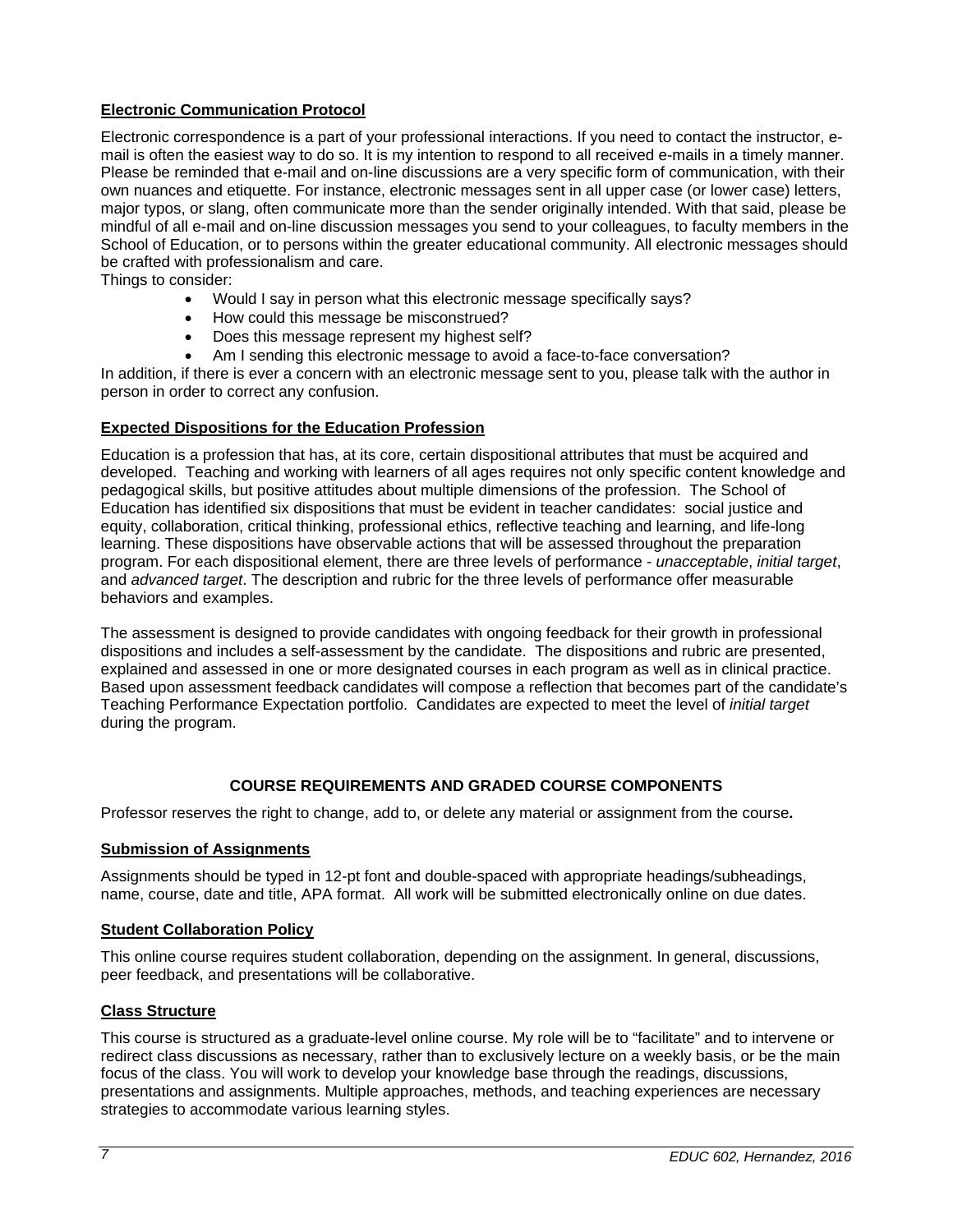# **Final Exam Statement**

There will be no final in-class exam.

## **Class Participation and Assignment Points**

- Attendance, Participation, & Professional Disposition for online classes at instructor's discretion 10 points 10 points
- Discussion Leader / Online Reading Discussions 15 points Online Classroom Activities 20 points
- Multicultural / Social Justice "Hot Topics" 10 points
- Multicultural Resources / Annotated Bibliographies 20 points
- Critical Pedagogy/Social Justice Action Plan 25 points

Total 100 points

# **Grading Standards and Policy on Late/Missed Work**

All students are expected to participate in class activities and demonstrate reflective learning. It is important that students are well prepared for course sessions by completing the readings and assignments scheduled before the class meeting. Assignments should be typed and double-spaced. Students who wish to revise an assignment must negotiate the requirements of the revision with the instructor. It is expected that work will be turned in on time. Please discuss individual issues with the instructor. **Points will be deducted if assignments are submitted late (10% penalty per day late; no credit will be awarded if the assignment is one week late).** A minimum of a B- is required to pass this course, because it is a Master of Arts level course (600's).

 $\frac{1}{2}$  , and the set of the set of the set of the set of the set of the set of the set of the set of the set of the set of the set of the set of the set of the set of the set of the set of the set of the set of the set

| $93 - 100$ A                       | $90 - 92$ A- |
|------------------------------------|--------------|
| 87 - 89 B+                         | $83 - 86 B$  |
| 80 – 82 B- (minimal passing grade) | 77 – 79 C+   |
| $73 - 76$ C                        | $70 - 72$ C- |

# **1. Attendance/ Active Participation/Professional Dispositions 10 points**

You are expected to attend all online class sessions and participate actively during all discussions and activities. Your discussions should be analytical, not just descriptive, and address or include issues, experiences, ideas, discussions, readings, and current events, related to the weekly readings and topics. In order to do so, you are expected to complete all required readings and assignments by the assigned date. *Please see attendance policy in this syllabus.* Your professional disposition is related to how you conduct yourself in class and in our online community.

## **2. Discussion Leader / Online Reading Discussions 15 points**

Individually or in pairs, students will lead a class discussion on assigned readings, choosing the aspects they wish to highlight in the readings for the discussion. *Each student or pair of students will write out 1-2 questions that reference the assigned reading to post to Cougar Course website to lead their discussion.* Students may be asked to be discussion leaders multiple times during the semester.

*Discussion Leader: 5 points / Participation in On-Line Discussions: 10 points*  **DUE: Readings/Discussions throughout the course**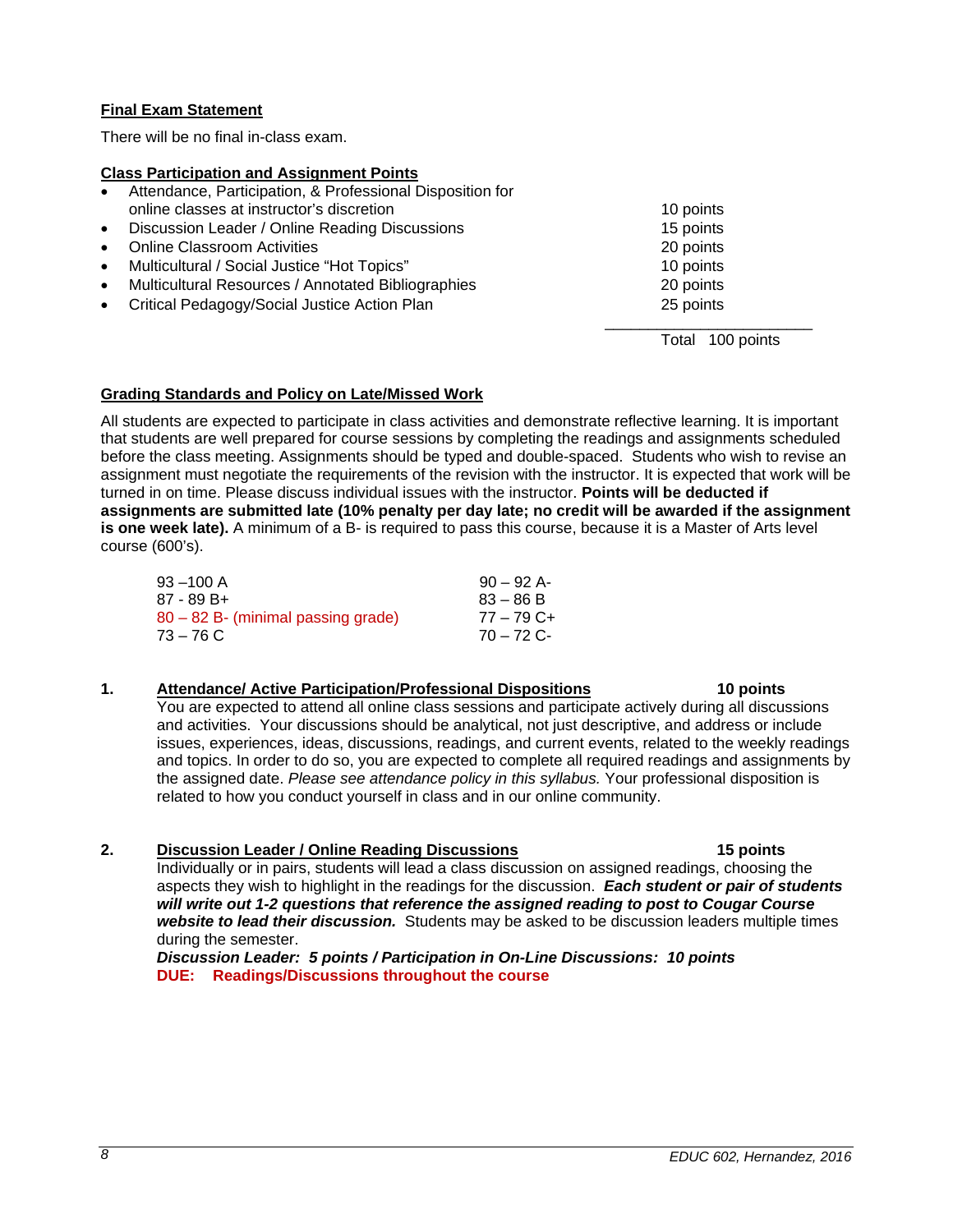# **3. Assignment 1 - Multicultural / Social Justice "Hot Topics" 10 points**

Individually or in pairs, students will have the opportunity to present a "hot topic" in the area of multicultural education / social justice and equity of their choosing to the class. You might consider a hot topic that is going on at your school site (for example, the achievement gap) and look at what is being said about this topic from multiple perspectives. Information provided in your presentation may help class members clarify the direction of their annotated bibliography or impact their social justice action plans. Please submit a 1-2 page write-up of you topic to professor in our assignment submission section of our Cougar Course, and also post your topic for discussion in Module 3 – Week 3, so you can share topic with your peers.

You are encouraged to make connections between the readings, discussions, and current issues or "hot topics." Some ideas for identifying hot topics include the following websites:

| CA Dept. of Education                                                                    | <b>North County Times</b>                                    | San Diego Union Tribune                  |
|------------------------------------------------------------------------------------------|--------------------------------------------------------------|------------------------------------------|
| www.cde.ca.gov                                                                           | www.nctimes.com                                              | www.signonsandiego.com                   |
| <b>Education Week</b>                                                                    | <b>Rethinking Schools</b>                                    | <b>Teaching Tolerance</b>                |
| www.edweek.com                                                                           | www.rethinkingschools.com                                    | www.tolerance.org                        |
| CHISPA - Dual Language<br>Education<br>http://www.scoop.it/t/dual-<br>language-education | TED (Technology,<br>Entertainment and Design)<br>www.ted.com | <b>New York Times</b><br>www.nytimes.com |

## *Posting an MCE / SJE "hot topic (with question):" 5 points / Participation in the On-line Discussion: 5 points* **DUE: Postings and discussions throughout the course**

- **4. Assignment 2 - Multicultural Resources / Annotated Bibliographies 20 points**  Each student will collect **4 peer-reviewed (minimum) multicultural resources** related to your area of emphasis. The multicultural resources you collect can be used as a basis for your thesis or project, or can focus on a specified topic which you can use in your classrooms, schools, and communities. You can also use the bibliography as part of your Social Justice and Equity Action Plan (Assignment 3), as part of your research for your topic. Use reputable educational journal articles of research studies that you will need for the literature review of your MA thesis/project, preferably from peerreviewed journals. State topic researched in multicultural education as part of heading for this paper. Students will write an annotated bibliography (approximately half a page each) for each resource using APA-style reference format which includes:
	- a) List reference in APA format
	- b) Write a brief description of the study
	- c) Explain participants, setting and procedures of the study
	- d) Describe methods used to collect data
	- e) Provide results of the study
	- f) Write your analysis of the study

Each student will share his/her annotations with everyone in the class through our EDUC 602 course website. **DUE: See course schedule for date.**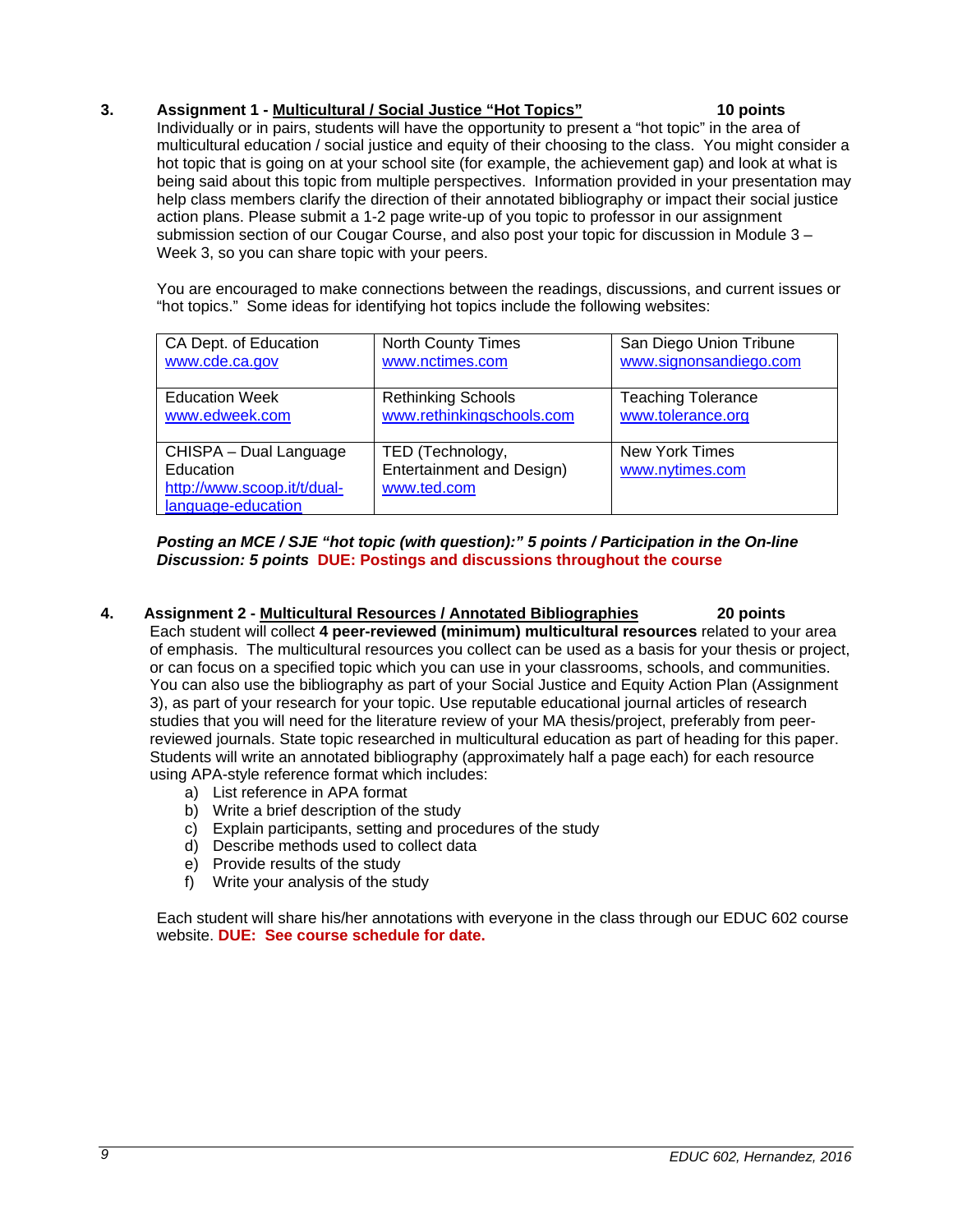# **5. Assignment 3 (PSLO 2) - Critical Pedagogy/Social Justice Action Plan 25 Points**

Your final project is to develop an individual professional action plan that specifically addresses your new understandings of critical pedagogy in relation to schooling in a multicultural society that provides insightful analysis and reflection. Hopefully our readings of critical pedagogy will bring to the table new questions and concerns about your classroom, your students, your school, your district, or your overall professional work. Based on these questions, develop a specific Social Justice and Equity Action Plan that you could enact in your professional role that appropriately address anti-bias and social justice. Our discussions throughout the semester should help you identify issues about your classroom, your students, your school, your district, the community and/or your overall professional work. Based on the issue you "name," you will develop a specific action plan that you can enact as a professional educator working towards social justice and equity. Your final paper will consist of a minimum 3-4 page paper discussing the issue you have identified

(to name), your thoughts, research, discussion on the issue (to reflect critically) and a detailed description of your action plan (to act).

**DUE: Drafts will be peer-reviewed periodically, Final plans and presentations due on the last week of our course.** 

| RUBRIC Discussion Leader / Online Reading Discussions - 15 pts. |                                                                                                                                                                                     |                                                                                                                                                                                                                                                                               |                                                                                                                                                                                                                                       |  |  |
|-----------------------------------------------------------------|-------------------------------------------------------------------------------------------------------------------------------------------------------------------------------------|-------------------------------------------------------------------------------------------------------------------------------------------------------------------------------------------------------------------------------------------------------------------------------|---------------------------------------------------------------------------------------------------------------------------------------------------------------------------------------------------------------------------------------|--|--|
| <b>Criteria</b>                                                 | <b>Credit Range</b><br><b>Minimal or None</b><br>0-9 pts.                                                                                                                           | <b>Credit Range</b><br>Approaching, 10-12 pts.                                                                                                                                                                                                                                | <b>Credit Range</b><br>Meets 13-15 pts.                                                                                                                                                                                               |  |  |
| Comprehensiveness<br>(3 point)                                  | Leader unprepared or<br>minimal effort.                                                                                                                                             | Leader prepared and<br>implemented adequate<br>questions for class discussion<br>on assigned readings.<br><b>Discussion participant</b>                                                                                                                                       | Leader prepared and<br>implemented excellent<br>questions for class<br>discussion on assigned<br>readings.                                                                                                                            |  |  |
|                                                                 | <b>Discussion participant</b><br>response lacked<br>reference to the<br>required readings.                                                                                          | response referenced some of<br>the required readings.                                                                                                                                                                                                                         | <b>Discussion participant,</b><br>response referenced all<br>required readings and<br>engaged peers in<br>discussion.                                                                                                                 |  |  |
| Analysis<br>(6 points)                                          | Leader's questions<br>provided little or no<br>opportunity for analysis<br>of topic.                                                                                                | Leader provided adequate<br>questions for analytical<br>dialogue.                                                                                                                                                                                                             | Leader provided excellent<br>questions for analytical<br>dialogue.                                                                                                                                                                    |  |  |
|                                                                 | <b>Discussion participant</b><br>response lacked an<br>analysis of the readings.                                                                                                    | <b>Discussion participant</b><br>response included a partial<br>analysis of the assigned<br>readings.                                                                                                                                                                         | <b>Discussion participant</b><br>responses included a<br>comprehensive analysis<br>of the assigned readings.                                                                                                                          |  |  |
| Insightful<br>Connections<br>(3 point)                          | Leader did not monitor<br>or provide minimal<br>support to peers.                                                                                                                   | Leader monitored discussion<br>and engaged peers in<br>insightful connections.                                                                                                                                                                                                | <b>Leader</b> monitored<br>discussion and engaged<br>peers in insightful<br>connections.                                                                                                                                              |  |  |
|                                                                 | <b>Discussion participant</b><br>provided no<br>connections between<br>the topic(s) and the<br>candidate's<br>experiences.<br>Responded to 1-2<br>peers during discussion<br>forum. | <b>Discussion participant</b><br>provided some connections<br>between the topic(s) and the<br>student's experiences<br>demonstrated some<br>understanding of the<br>application of the reading<br>topic(s) to practice.<br>Responded to 1-2 peers<br>during discussion forum. | <b>Discussion participant</b><br>provided excellent<br>connections between the<br>topic(s) and the student's<br>experiences<br>demonstrating application<br>to practice. Responded to<br>at least 2 peers during<br>discussion forum. |  |  |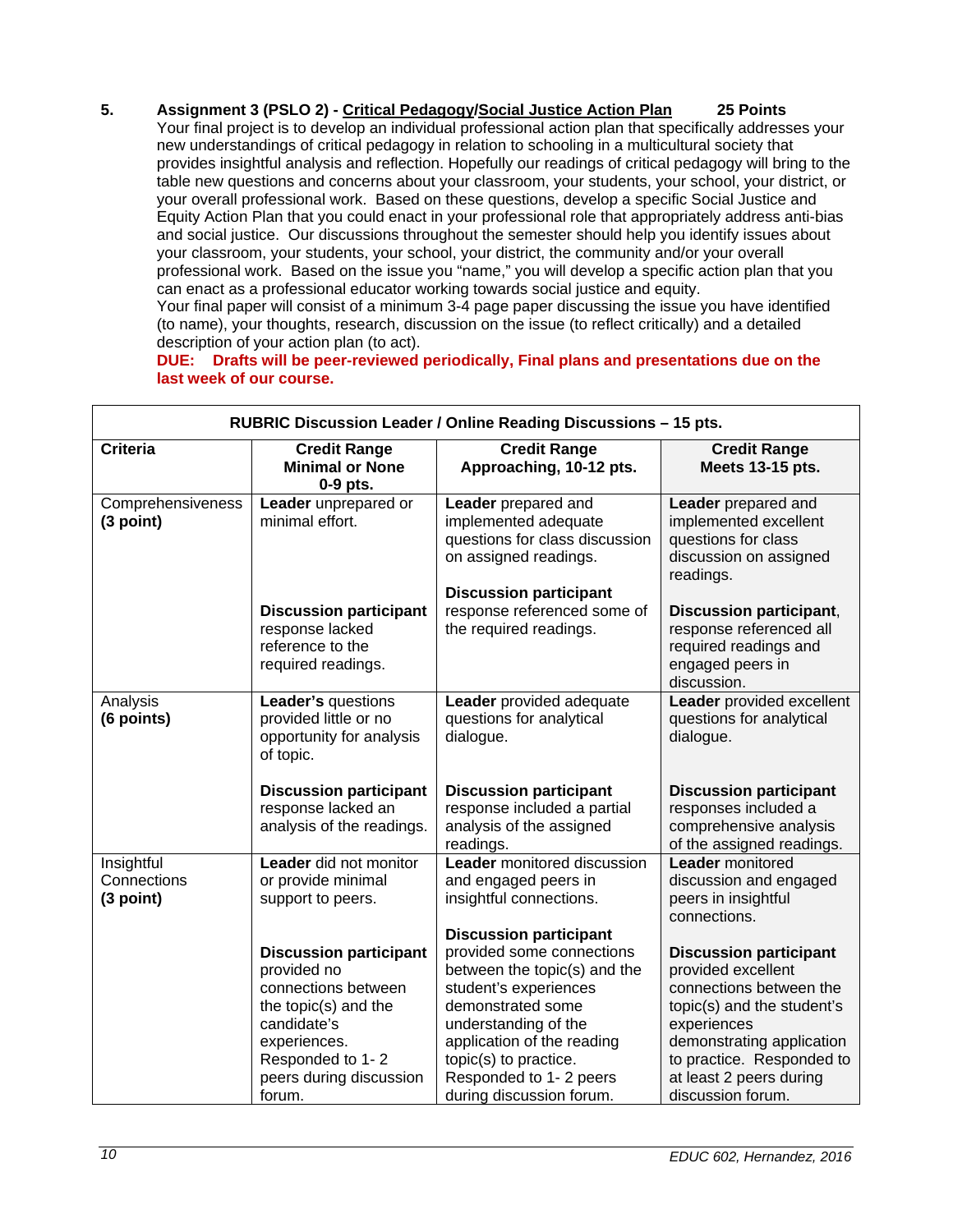| Conventions<br>(3 point) | Response written with<br>various errors. Writing<br>distracted the reader's<br>comprehension.<br>Leader and<br>discussion participant<br>followed none/limited<br>directions on how to<br>structure and submit<br>reading reflection.<br>Candidate<br>demonstrated<br>none/limited<br>engagement &<br>participation in group<br>discussions. | Response well written without<br>minimal errors. Leader and<br>discussion participant<br>followed directions on how to<br>structure and submit reading<br>reflection. Candidate<br>demonstrated some<br>engagement & participation in<br>group discussions. | Questions, directions and<br>response well written<br>without errors. Leader<br>and discussion<br>participant followed all<br>directions on how to<br>structure and submit<br>reading reflection.<br>Candidate demonstrated<br>full engagement &<br>participation in group<br>discussions. |
|--------------------------|----------------------------------------------------------------------------------------------------------------------------------------------------------------------------------------------------------------------------------------------------------------------------------------------------------------------------------------------|-------------------------------------------------------------------------------------------------------------------------------------------------------------------------------------------------------------------------------------------------------------|--------------------------------------------------------------------------------------------------------------------------------------------------------------------------------------------------------------------------------------------------------------------------------------------|
|--------------------------|----------------------------------------------------------------------------------------------------------------------------------------------------------------------------------------------------------------------------------------------------------------------------------------------------------------------------------------------|-------------------------------------------------------------------------------------------------------------------------------------------------------------------------------------------------------------------------------------------------------------|--------------------------------------------------------------------------------------------------------------------------------------------------------------------------------------------------------------------------------------------------------------------------------------------|

| RUBRIC Multicultural / Social Justice "Hot Topics" 10 pts. |                                                                                                                                                                                                                                               |                                                                                                                                                                                                               |                                                                                                                                                                                                 |  |
|------------------------------------------------------------|-----------------------------------------------------------------------------------------------------------------------------------------------------------------------------------------------------------------------------------------------|---------------------------------------------------------------------------------------------------------------------------------------------------------------------------------------------------------------|-------------------------------------------------------------------------------------------------------------------------------------------------------------------------------------------------|--|
| <b>Criteria</b>                                            | <b>Credit Range</b><br>Minimal or None 0-5 pts.                                                                                                                                                                                               | <b>Credit Range</b><br>Approaching, 6-7 pts.                                                                                                                                                                  | <b>Credit Range</b><br>Meets 8-10 pts.                                                                                                                                                          |  |
| Comprehensiveness<br>(2 point)                             | Prepared and presented<br>poor or unrelated hot topics<br>for class discussion.<br>Response lacked reference<br>to the required readings.                                                                                                     | Prepared and<br>presented adequate hot<br>topics for class<br>discussion. Response<br>referenced some of the<br>required readings.                                                                            | Prepared and presented<br>excellent hot topics for<br>class discussion.<br>Response to hot topics<br>referenced required<br>readings and other class<br>connections.                            |  |
| Analysis<br>(4 points)                                     | Hot topic inappropriate for<br>analysis. Response lacked<br>an analysis of the readings.                                                                                                                                                      | Hot topic adequate for<br>analysis. Response<br>included a partial<br>analysis of the hot<br>topics.                                                                                                          | Hot topic excellent for<br>analysis. Responses<br>included a comprehensive<br>analysis of the hot topic<br>with connections to class<br>readings and topics.                                    |  |
| <b>Insightful Connections</b><br>(2 point)                 | No connections made<br>between the hot topic(s)<br>and the candidate's<br>experiences. Responded to<br>1 peer during discussion<br>forum.                                                                                                     | Connections made<br>between the hot topic(s)<br>and the student's<br>experiences<br>demonstrated some<br>understanding of the<br>material presented.<br>Responded to 1-2<br>peers during discussion<br>forum. | Connections were made<br>between the hot topic(s)<br>and the student's<br>experiences<br>demonstrating application<br>to practice. Responded to<br>at least 2 peers during<br>discussion forum. |  |
| Conventions<br>(2 point)                                   | Response written with<br>various errors. Writing<br>distracted the reader's<br>comprehension. Candidate<br>followed none/limited<br>directions. Candidate<br>demonstrated none/limited<br>engagement & participation<br>in group discussions. | Response well written<br>without minimal errors.<br>Candidate followed<br>directions. Candidate<br>demonstrated some<br>engagement &<br>participation in group<br>discussions.                                | Response well written<br>without errors. Candidate<br>has followed all directions.<br>Candidate demonstrated<br>full engagement &<br>participation in group<br>discussions.                     |  |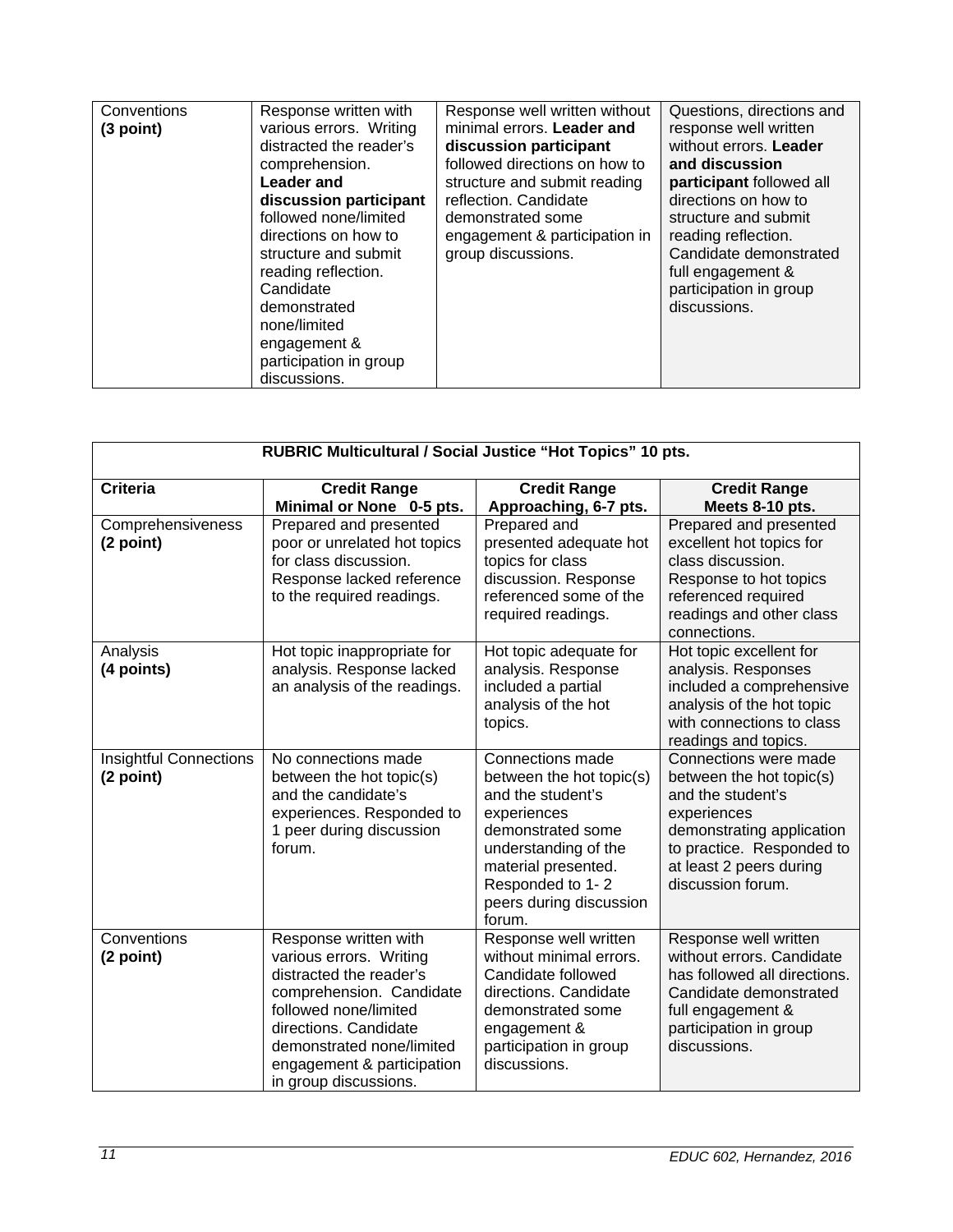| RUBRIC Multicultural Resources / Annotated Bibliographies 20 points                                                                                                                         |                                                                                                                                                                                                                                                                                 |                                                                                                                                                                                                                                                         |                                                                                                                                                                                                                                                                                         |  |
|---------------------------------------------------------------------------------------------------------------------------------------------------------------------------------------------|---------------------------------------------------------------------------------------------------------------------------------------------------------------------------------------------------------------------------------------------------------------------------------|---------------------------------------------------------------------------------------------------------------------------------------------------------------------------------------------------------------------------------------------------------|-----------------------------------------------------------------------------------------------------------------------------------------------------------------------------------------------------------------------------------------------------------------------------------------|--|
| <b>Criteria</b>                                                                                                                                                                             | Developing-<br>14 pts. & below                                                                                                                                                                                                                                                  | Approaching - 15-17<br>points                                                                                                                                                                                                                           | Meets $-18-20$ points                                                                                                                                                                                                                                                                   |  |
| Content<br>scope of the<br>assignment with<br>regard to producing<br>an annotated<br>bibliography<br>(3 points)                                                                             | Evidence of research of a<br>multicultural education<br>topic lacks depth.<br><b>Narrow</b><br>examination with little or<br>no evidence of criteria<br>being met from the<br>annotated bibliography.                                                                           | Some evidence indicating<br>some research of<br>multicultural resources in<br>education for topic<br>selection.<br>Criteria met at superficial<br>level through annotated<br>bibliography.                                                              | In depth evidence<br>indicating extensive<br>research of resources<br>related to a multicultural<br>topic in education.<br><b>Substantial evidence</b><br>criteria met through<br>annotated bibliography.                                                                               |  |
| descriptions of the<br>study: brief<br>description of the<br>study; participants,<br>setting and<br>procedures;<br>methods used to<br>collect data; results;<br>and analysis.<br>(8 points) | Little or no evidence<br>indicating minimal or no<br>descriptions of the study:<br>brief description of the<br>study; participants,<br>setting and procedures;<br>methods used to collect<br>data; results; and<br>analysis. Little or no<br>evidence of criteria being<br>met. | Some evidence indicating<br>some explicit descriptions<br>of the study: brief<br>description of the study;<br>participants, setting and<br>procedures; methods used<br>to collect data; results; and<br>analysis. Criteria met at<br>superficial level. | In depth evidence<br>indicating extensive and<br>explicit descriptions of the<br>study: brief description of<br>the study; participants,<br>setting and procedures;<br>methods used to collect<br>data; results; and analysis.<br><b>Substantial evidence</b><br>criteria has been met. |  |
| APA format for<br>annotated<br>bibliography<br>(5 points)                                                                                                                                   | Little or no provision of<br>an APA aligned<br>annotated bibliography of<br>2-4 peer-reviewed<br>sources. Little or no<br>evidence of criteria being<br>met.                                                                                                                    | APA aligned annotated<br>bibliography of no fewer<br>than 3-4 peer-reviewed<br>sources.<br>Criteria met at superficial<br>level.                                                                                                                        | APA annotated<br>bibliography of no fewer<br>than 4 highly regarded<br>peer-reviewed sources.<br><b>Substantial evidence</b><br>criteria has been met.                                                                                                                                  |  |
| Presentation of<br>annotated<br>bibliography<br>(4 points)                                                                                                                                  | Evidence of<br>presentation of<br>annotated bibliography to<br>peers lacks depth.<br><b>Narrow</b><br>examination with little or<br>no evidence of criteria<br>being met.                                                                                                       | Some evidence indicating<br>adequate presentation of<br>annotated bibliography to<br>peers. Criteria met at<br>superficial level.                                                                                                                       | In depth evidence<br>indicating excellent<br>presentation of annotated<br>bibliography to peers.<br><b>Substantial evidence</b><br>criteria has been met.                                                                                                                               |  |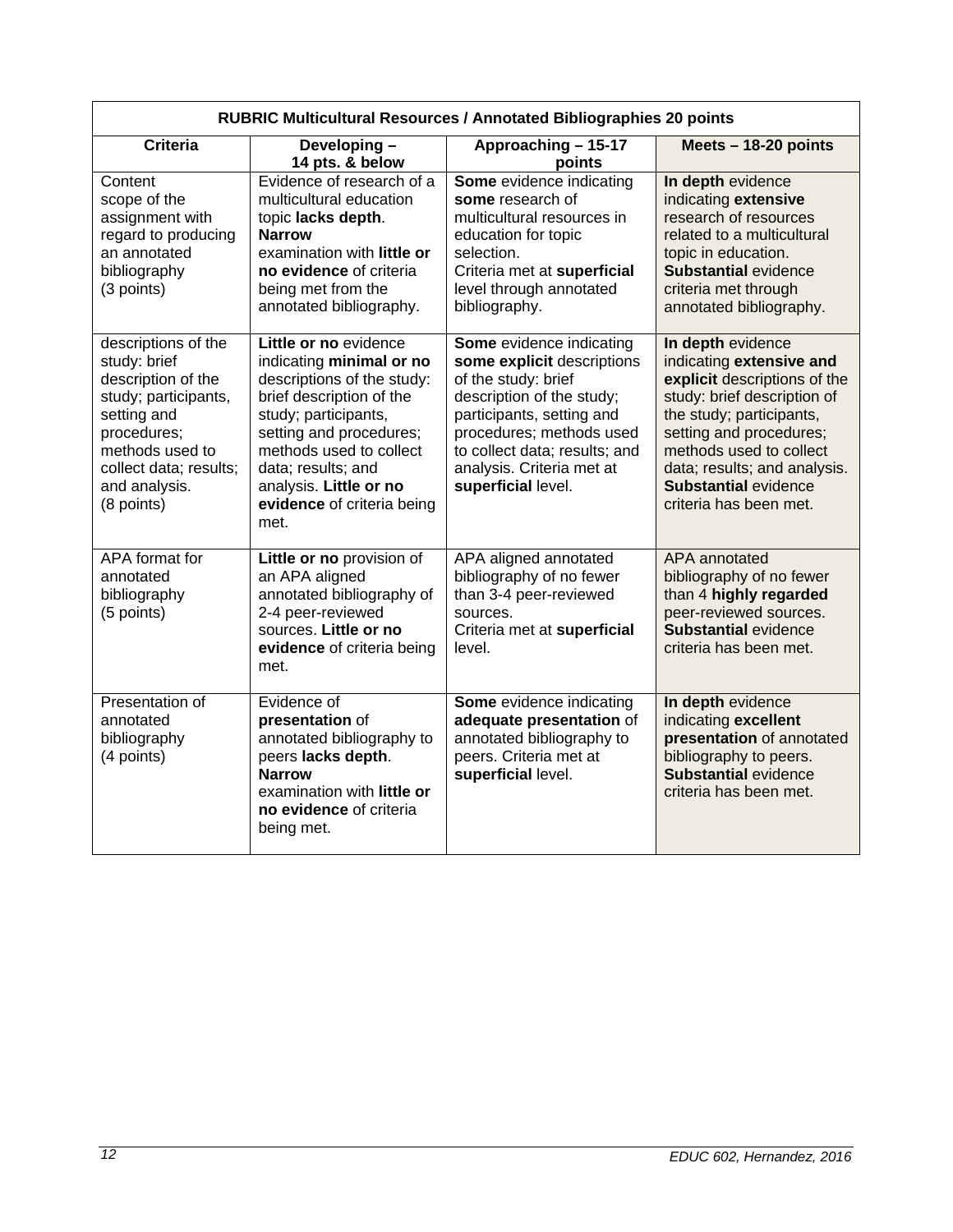## **RUBRIC PSLO 2: Leadership – Critical Pedagogy / Social Justice Action Plan 25 points**

|                                                                                          | <b>Advanced</b><br>25 points                                                                                                                                                                                                                                                                                                                                                                                                                                                                     | <b>Early Advanced</b><br>20 points                                                                                                                                                                                                                                                                                                                                                                            | Intermediate<br>15 points                                                                                                                                                                                                                                                                                                                                                                                                          | Early<br>Intermediate<br>10 points                                                                                                                                                                                                                                                                                                                                                                                                                             | <b>Beginning</b><br>5 points                                                                                                                                                                                                                                                                                                                                                                                                          |
|------------------------------------------------------------------------------------------|--------------------------------------------------------------------------------------------------------------------------------------------------------------------------------------------------------------------------------------------------------------------------------------------------------------------------------------------------------------------------------------------------------------------------------------------------------------------------------------------------|---------------------------------------------------------------------------------------------------------------------------------------------------------------------------------------------------------------------------------------------------------------------------------------------------------------------------------------------------------------------------------------------------------------|------------------------------------------------------------------------------------------------------------------------------------------------------------------------------------------------------------------------------------------------------------------------------------------------------------------------------------------------------------------------------------------------------------------------------------|----------------------------------------------------------------------------------------------------------------------------------------------------------------------------------------------------------------------------------------------------------------------------------------------------------------------------------------------------------------------------------------------------------------------------------------------------------------|---------------------------------------------------------------------------------------------------------------------------------------------------------------------------------------------------------------------------------------------------------------------------------------------------------------------------------------------------------------------------------------------------------------------------------------|
| <b>Content/Structure</b><br>and appropriately<br>address Anti-Bias<br>and Social Justice | The scope and<br>focus of the topic<br>is very clear. The<br>content directly<br>attends to issues<br>related to social<br>justice. The<br>organization or<br>structure<br>demonstrates a<br>clear objective,<br>measurable<br>outcome, or<br>appropriateness to<br>the particular<br>grade level and<br>subject and<br>population being<br>taught.                                                                                                                                              | The scope and<br>focus of the topic<br>is clear. The<br>content attends to<br>issues related to<br>social justice. The<br>organization or<br>structure<br>demonstrates an<br>objective,<br>measurable<br>outcome, or<br>appropriateness<br>to the particular<br>grade level and<br>subject and<br>population being<br>taught.                                                                                 | The scope and<br>focus of the topic<br>is somewhat<br>clear. The content<br>attends to issues<br>related to social<br>justice. The<br>organization or<br>structure<br>somewhat<br>demonstrate a<br>clear objective,<br>measurable<br>outcome, or<br>appropriateness<br>to the particular<br>grade level and<br>subject and<br>population being<br>taught.                                                                          | The scope and<br>focus of the topic<br>is somewhat<br>unclear. The<br>content attends<br>somewhat to<br>issues related to<br>social justice. The<br>organization or<br>structure<br>somewhat<br>demonstrate a<br>clear objective,<br>measurable<br>outcome, or<br>appropriateness<br>to the particular<br>grade level and<br>subject and<br>population being<br>taught.                                                                                        | The scope and<br>focus of the topic<br>is not very clear.<br>The content does<br>not or very<br>minimally attends<br>to issues related<br>to social justice.<br>The organization<br>or structure does<br>not demonstrate a<br>clear objective,<br>measurable<br>outcome, or<br>appropriateness<br>to the particular<br>grade level and<br>subject and<br>population being<br>taught.                                                  |
| Analysis and<br>effectiveness of<br>plan                                                 | The sequence of<br>the action plan is<br>very feasible or<br>appropriate to<br>achieve the stated<br>objectives and<br>outcomes.<br>Citations are<br>thoroughly quoted<br>from the course<br>texts and/or are<br>responded to<br>clearly and<br>cogently.<br>Evidence from<br>instruction,<br>personal<br>experience and<br>discussions are<br>provided in a<br>coherent manner.<br>The plan<br>consistently<br>demonstrates<br>remarkable<br>insightfulness,<br>analysis and<br>reflectiveness. | The sequence of<br>the action plan is<br>feasible or<br>appropriate to<br>achieve the stated<br>objectives and<br>outcomes.<br>Citations are<br>quoted from the<br>course texts<br>and/or are<br>responded to<br>clearly and<br>cogently.<br>Evidence from<br>instruction.<br>personal<br>experience and<br>discussions are<br>provided. The<br>plan<br>demonstrates<br>insightfulness and<br>reflectiveness. | The sequence of<br>the action plan is<br>somewhat<br>feasible or<br>appropriate to<br>achieve the stated<br>objectives and<br>outcomes.<br>Citations are<br>quoted from the<br>course texts<br>and/or are<br>responded to<br>clearly and<br>cogently.<br>Evidence from<br>instruction,<br>personal<br>experience and<br>discussions are<br>provided. The<br>plan somewhat<br>demonstrates<br>insightfulness and<br>reflectiveness. | The sequence of<br>the action plan is<br>unfeasible or<br>inappropriate to<br>achieve the stated<br>objectives and<br>outcomes.<br>Citations may or<br>may not be<br>quoted from the<br>course texts<br>and/or are not<br>responded to<br>clearly and<br>cogently.<br>Evidence from<br>instruction,<br>personal<br>experience and<br>discussions may<br>or may not be<br>provided. The<br>plan weakly<br>demonstrates<br>insightfulness and<br>reflectiveness. | The sequence of<br>the action plan is<br>unfeasible or<br>inappropriate to<br>achieve the stated<br>objectives and<br>outcomes.<br>Citations are not<br>quoted from the<br>course texts<br>and/or are not<br>responded to<br>clearly and<br>cogently.<br>Evidence from<br>instruction,<br>personal<br>experience and<br>discussions are<br>not provided. The<br>plan does not<br>demonstrate<br>insightfulness and<br>reflectiveness. |
| <b>Mechanics</b>                                                                         | Grammar,<br>spelling,<br>punctuation, and<br>use of citations<br>are strong.                                                                                                                                                                                                                                                                                                                                                                                                                     | Grammar,<br>spelling,<br>punctuation, and<br>use of citations<br>are good.                                                                                                                                                                                                                                                                                                                                    | Grammar,<br>spelling,<br>punctuation, and<br>use of citations<br>are acceptable.                                                                                                                                                                                                                                                                                                                                                   | Grammar,<br>spelling,<br>punctuation, and<br>use of citations<br>are weak.                                                                                                                                                                                                                                                                                                                                                                                     | Grammar,<br>spelling,<br>punctuation, and<br>use of reference<br>texts or citations<br>are frequently<br>weak.                                                                                                                                                                                                                                                                                                                        |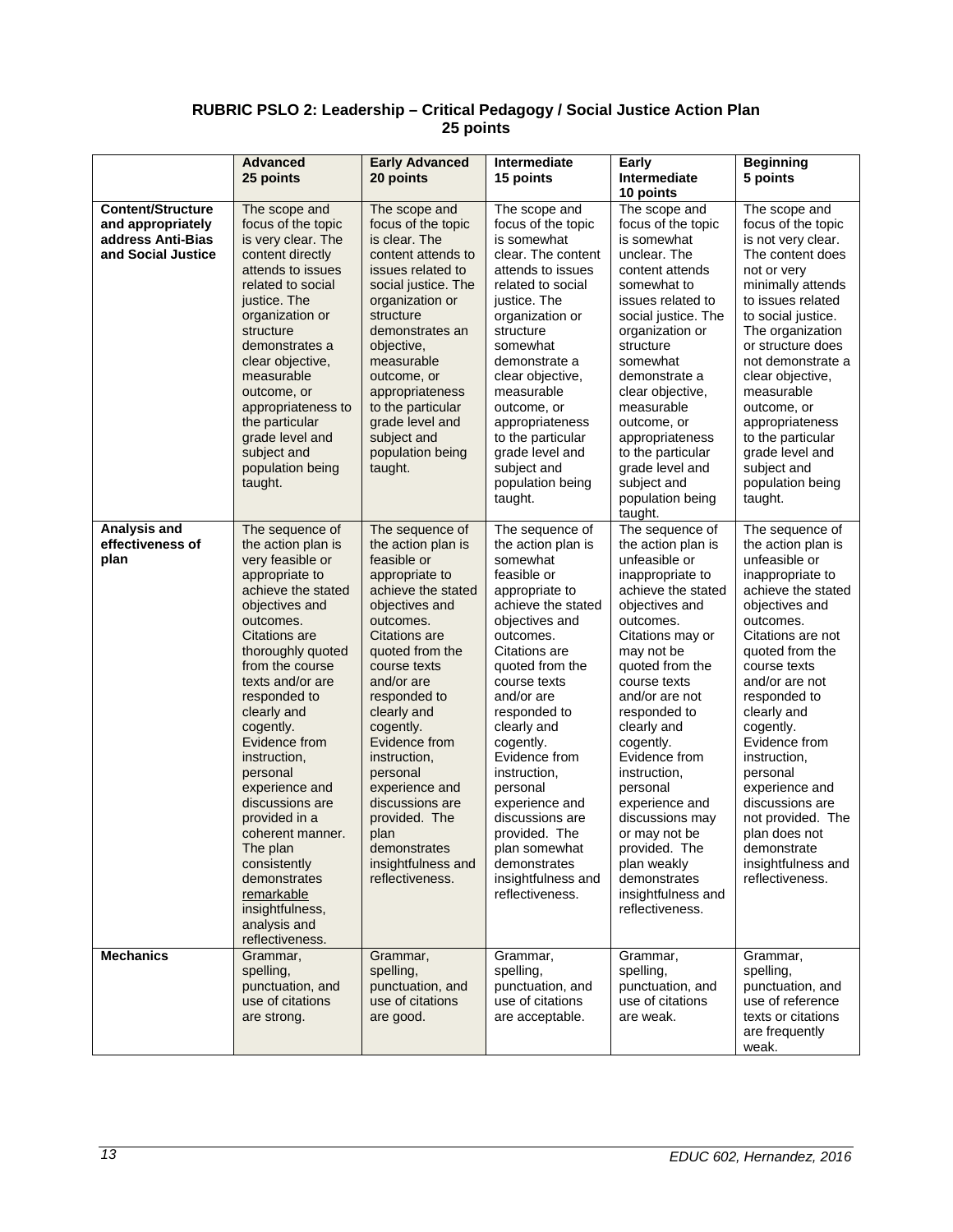## **RUBRIC for Professional Disposition**

Name \_\_\_\_\_\_\_\_\_\_\_\_\_\_\_\_\_\_\_\_\_\_\_\_\_\_\_\_ Date \_\_\_\_\_\_\_\_\_\_\_\_ Assessment # \_\_\_

## **MA PROFESSIONAL DISPOSITION SELF-ASSESSMENT INSTRUCTIONS**

- A. Carefully consider the descriptions provided for each level of the "General Option MA in Education Professional Disposition Advanced Rubric."
- B. Score yourself for each of the 6 professional disposition areas from 1-4.
- C. For each area provide two examples of behaviors that exemplify each disposition.
- D. Identify at least one area that needs improvement and describe an action plan for improvement with two examples of behaviors that exemplify each dispositional area(s) in the action plan.
- E. You will review the feedback you receive on the 6 professional dispositions from your EDUC 602 and EDUC 622 instructors.
- F. Prior to enrollment in EDUC 698, you will review the EDUC 602 course instructor and EDUC 622 course instructor ratings and revise your professional disposition self-assessment entries (i.e., self-ratings and two examples).

# **General Option MA in Education Professional Dispositional Advanced Rubric**

| <b>Disposition</b>                                                                                                                                                                                                                                                | Unacceptable<br>1                                                                                                                                                                                                                                                                                                                                                                                                                                                                                                                                                                                                                                                                      | <b>Approaches</b><br><b>Target</b><br>2                                                                                                                                                                                                                                                                                                                                                                                                                                                                                                                                | <b>Meets</b><br><b>Target</b><br>3                                                                                                                                                                                                                                                                                                                                                                                                                                                                                                                                                                                                                    | <b>Meets</b><br><b>Advanced Target</b><br>4                                                                                                                                                                                                                                                                                                                                                                                                                                                                                                                                                                                                                                                                                                                                                                                                                                                                   |
|-------------------------------------------------------------------------------------------------------------------------------------------------------------------------------------------------------------------------------------------------------------------|----------------------------------------------------------------------------------------------------------------------------------------------------------------------------------------------------------------------------------------------------------------------------------------------------------------------------------------------------------------------------------------------------------------------------------------------------------------------------------------------------------------------------------------------------------------------------------------------------------------------------------------------------------------------------------------|------------------------------------------------------------------------------------------------------------------------------------------------------------------------------------------------------------------------------------------------------------------------------------------------------------------------------------------------------------------------------------------------------------------------------------------------------------------------------------------------------------------------------------------------------------------------|-------------------------------------------------------------------------------------------------------------------------------------------------------------------------------------------------------------------------------------------------------------------------------------------------------------------------------------------------------------------------------------------------------------------------------------------------------------------------------------------------------------------------------------------------------------------------------------------------------------------------------------------------------|---------------------------------------------------------------------------------------------------------------------------------------------------------------------------------------------------------------------------------------------------------------------------------------------------------------------------------------------------------------------------------------------------------------------------------------------------------------------------------------------------------------------------------------------------------------------------------------------------------------------------------------------------------------------------------------------------------------------------------------------------------------------------------------------------------------------------------------------------------------------------------------------------------------|
| 1. Social<br>Justice and<br><b>Equity</b><br>Candidates<br>appreciate the<br>languages,<br>communities,<br>and experiences<br>learners bring to<br>the classroom.<br>Candidates<br>advocate for<br>and support<br>marginalized<br>communities<br>and individuals. | Behaves in a<br>manner that is<br>discriminatory,<br>intolerant, or close-<br>minded, Resists<br>working with some<br>groups or<br>individuals, makes<br>derogatory remarks,<br>or rejects views<br>based on factors<br>such as gender,<br>exceptionalities,<br>race, culture,<br>religion, or<br>socioeconomic<br>background.<br>Selects materials,<br>designs activities, or<br>interacts in ways<br>that promotes<br>stereotypes or<br>demeans others.<br>Does not take<br>appropriate initiative<br>to understand and<br>identify student<br>needs and/or<br>provide learning<br>experiences that<br>meet the needs of<br>all students. Fails to<br>provide extra<br>assistance or | Usually models<br>respect and concern<br>for equitable effort<br>for all learners and<br>responds to<br>feedback on how to<br>improve. Usually<br>demonstrates<br>understanding of<br>diversity (race,<br>gender, culture,<br>exceptionalities) in<br>written work and<br>other expressions<br>and revises<br>according to<br>feedback. Usually<br>selects materials,<br>designs activities<br>and interacts with<br>students in ways<br>that demonstrate<br>appreciation of<br>diversity and<br>demonstrates<br>improvements<br>based on<br>constructive<br>feedback. | Consistently<br>models respect for<br>all learners.<br>Behaves in ways<br>that reflect concern<br>and equitable effort<br>on behalf of all.<br>Written work and<br>other expressions<br>reflect<br>understanding of<br>diversity (race,<br>gender, culture,<br>exceptionalities).<br>Consistently<br>selects materials,<br>designs activities,<br>and interacts in<br>ways that<br>demonstrate<br>appreciation of<br>diversity (e.g.,<br>includes models<br>from diverse<br>backgrounds in<br>learning<br>experiences and<br>provides<br>opportunities for<br>students to hear,<br>consider, and<br>discuss different<br>viewpoints).<br>Consistently | Consistently models<br>respect for all learners.<br>Behaves in ways that<br>reflect concern and<br>equitable effort on behalf<br>of all. Written work and<br>other expressions reflect<br>understanding of diversity<br>(race, gender, culture,<br>exceptionalities).<br>Consistently selects<br>materials, designs<br>activities, and interacts in<br>ways that demonstrate<br>appreciation of diversity<br>(e.g., includes models<br>from diverse backgrounds<br>in learning experiences<br>and provides<br>opportunities for students<br>to hear, consider, and<br>discuss different<br>viewpoints). Consistently<br>advocates for inclusion<br>and consideration of<br>diverse perspectives.<br>Consistently interacts in<br>ways that consider<br>individual differences and<br>life experiences. Takes<br>care to provide<br>appropriate experiences<br>for all students.<br>Works to influence others' |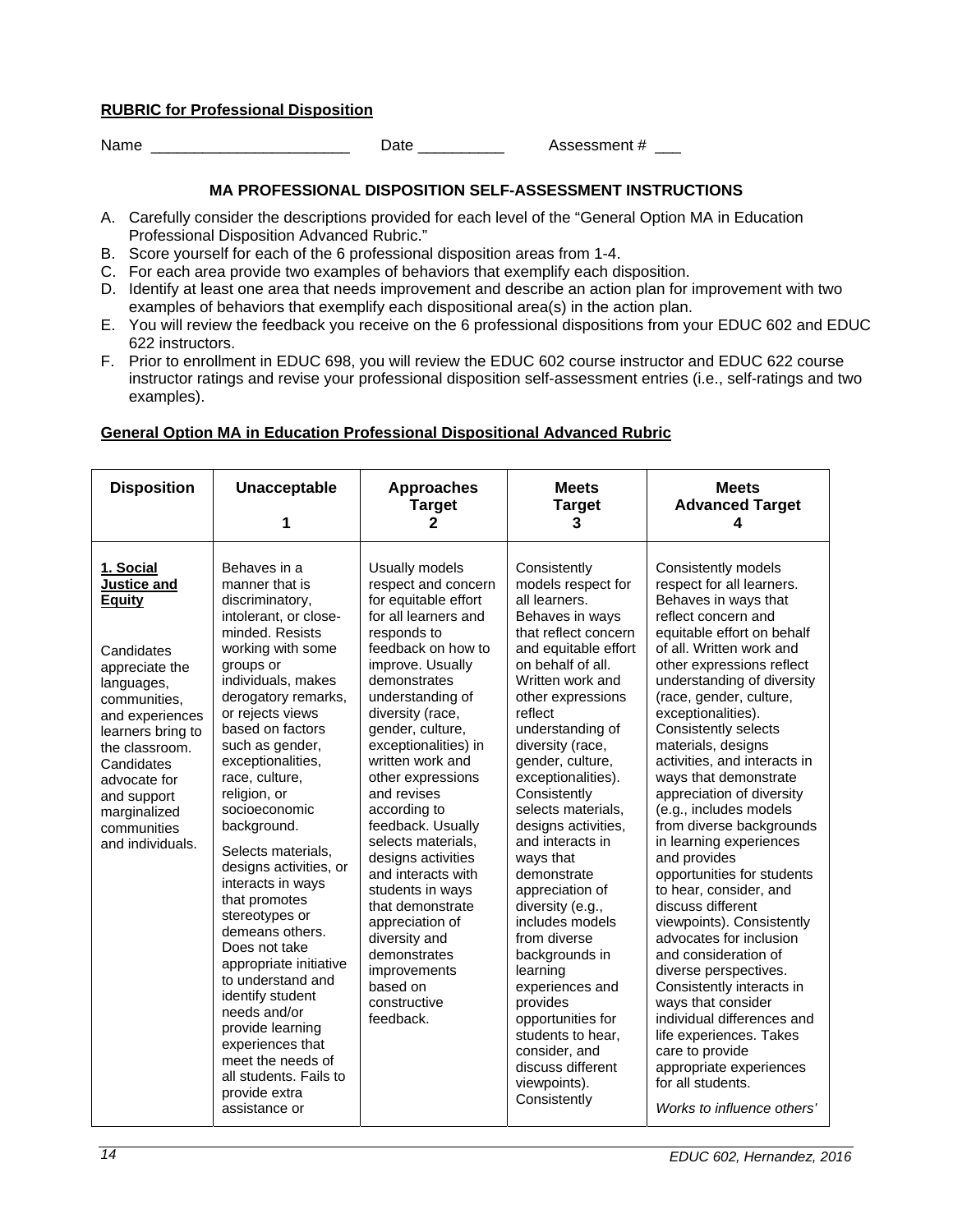| <b>Disposition</b>                                                                                                                                                                                                                                                              | <b>Unacceptable</b><br>1                                                                                                                                                                                                                                                                                                                                              | <b>Approaches</b><br><b>Target</b><br>$\mathbf{2}$                                                                                                                                                                                                                                                                                                                        | <b>Meets</b><br><b>Target</b><br>3                                                                                                                                                                                                                                                                                                                                                                                                          | <b>Meets</b><br><b>Advanced Target</b><br>4                                                                                                                                                                                                                                                                                                                                                                                                                                                                                                                                                                                                                                         |
|---------------------------------------------------------------------------------------------------------------------------------------------------------------------------------------------------------------------------------------------------------------------------------|-----------------------------------------------------------------------------------------------------------------------------------------------------------------------------------------------------------------------------------------------------------------------------------------------------------------------------------------------------------------------|---------------------------------------------------------------------------------------------------------------------------------------------------------------------------------------------------------------------------------------------------------------------------------------------------------------------------------------------------------------------------|---------------------------------------------------------------------------------------------------------------------------------------------------------------------------------------------------------------------------------------------------------------------------------------------------------------------------------------------------------------------------------------------------------------------------------------------|-------------------------------------------------------------------------------------------------------------------------------------------------------------------------------------------------------------------------------------------------------------------------------------------------------------------------------------------------------------------------------------------------------------------------------------------------------------------------------------------------------------------------------------------------------------------------------------------------------------------------------------------------------------------------------------|
|                                                                                                                                                                                                                                                                                 | alternative learning<br>experiences when<br>needed. Repeatedly<br>excludes some<br>students from<br>learning<br>experiences. Gives<br>preferential<br>treatment to some<br>students.                                                                                                                                                                                  |                                                                                                                                                                                                                                                                                                                                                                           | advocates for<br>inclusion and<br>consideration of<br>diverse<br>perspectives.<br>Consistently<br>interacts in ways<br>that consider<br>individual<br>differences and life<br>experiences. Takes<br>care to provide<br>appropriate<br>experiences for all<br>students.                                                                                                                                                                      | provision of services for<br>those beyond those in<br>his/her immediate setting.<br>Seeks forums or leads<br>efforts to advocate for<br>inclusion and<br>consideration of diverse<br>perspectives.                                                                                                                                                                                                                                                                                                                                                                                                                                                                                  |
| <u>2.</u><br>Collaboration<br>Candidates<br>practice the<br>skills of<br>collaboration in<br>their<br>professional<br>interactions with<br>instructors,<br>advisors,<br>students,<br>colleagues,<br>parents/guardia<br>ns/caregivers<br>and those in the<br>wider<br>community. | Interacts with others<br>(students, parents,<br>colleagues) in ways<br>that do not<br>communicate<br>respect. Uses<br>destructive criticism,<br>derogatory remarks,<br>threats, physical<br>coercion, or<br>inappropriate<br>language or<br>behavior. Does not<br>reasonably allow<br>others to express<br>ideas. Discourages<br>or undermines the<br>work of others. | Usually interacts<br>with others<br>(students, parents,<br>colleagues) in ways<br>that communicate<br>respect such as<br>being courteous,<br>demonstrating<br>impartiality and<br>responds positively<br>to feedback for<br>improving. Usually<br>encourages and<br>supports<br>participation and<br>success for all and<br>is responsive to<br>constructive<br>feedback. | Consistently<br>interacts with<br>others (students,<br>parents,<br>colleagues) in<br>ways that<br>communicate<br>respect such as<br>being courteous,<br>demonstrating<br>impartiality, and<br>providing<br>opportunities for<br>others to express<br>or demonstrate<br>their needs and<br>viewpoints. Clearly<br>values and builds<br>relationships.<br>Consistently<br>encourages and<br>supports<br>participation and<br>success for all. | Consistently interacts with<br>others (students, parents,<br>colleagues) in ways that<br>communicate respect<br>such as being courteous,<br>demonstrating<br>consistency and<br>impartiality, and providing<br>opportunities for others to<br>express or demonstrate<br>their needs and<br>viewpoints. Clearly values<br>and builds relationships.<br>Consistently encourages<br>and supports participation<br>and success for all.<br>Advocates for the<br>expression of diverse<br>perspectives. Seeks<br>forums and leads efforts<br>to assist others in<br>developing understanding<br>and skills in being<br>supportive of others (e.g.,<br>students, parents,<br>colleagues). |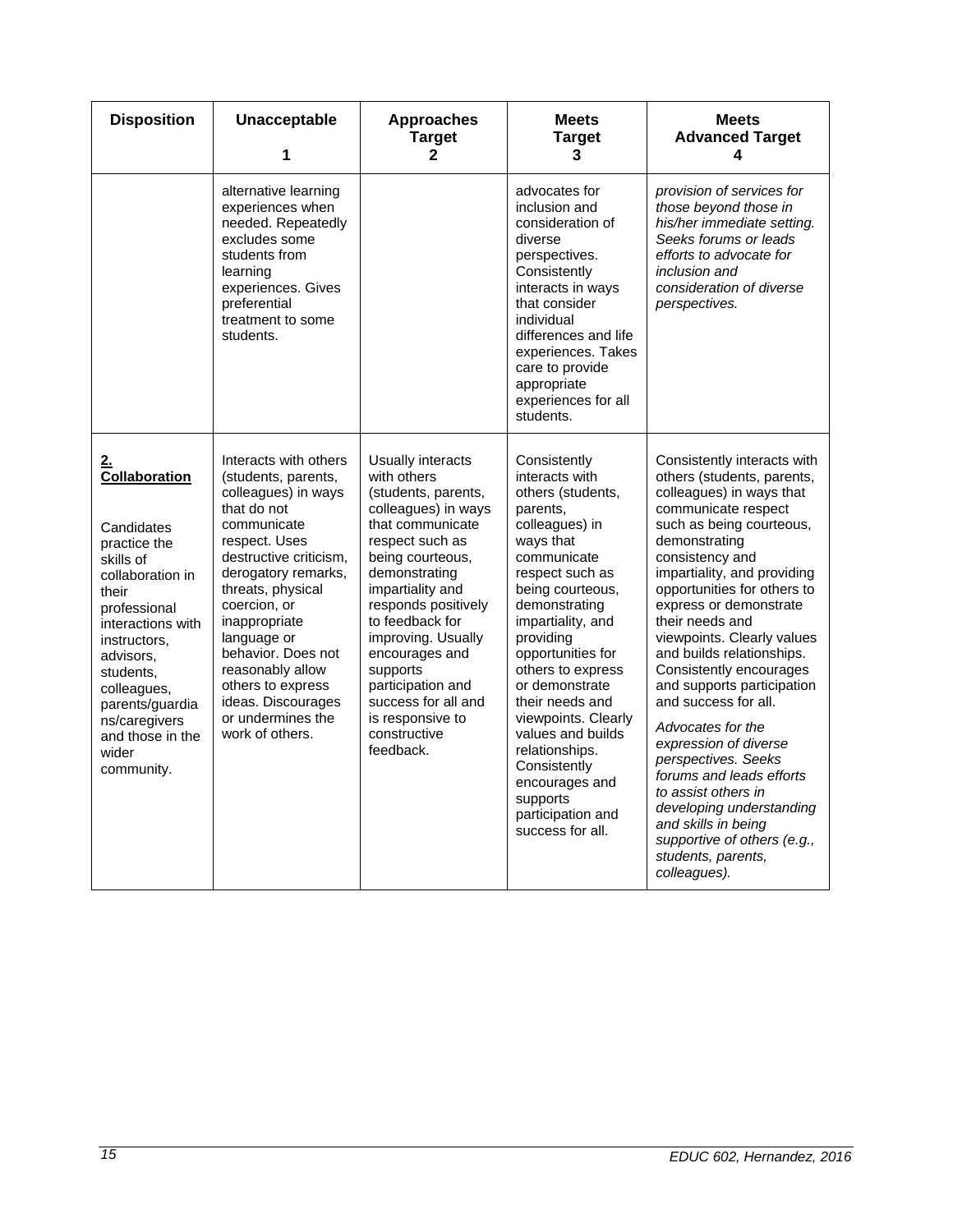| <b>Disposition</b>                                                                                                                                                                     | Unacceptable<br>1                                                                                                                                                                                                                                                                                                                                                                                                                                                                                                     | <b>Approaches</b><br><b>Target</b><br>2                                                                                                                                                                                                                                                                                                                                                                                                                            | <b>Meets</b><br><b>Target</b><br>3                                                                                                                                                                                                                                                                                                                                                                                                                                                                                          | <b>Meets</b><br><b>Advanced Target</b><br>4                                                                                                                                                                                                                                                                                                                                                                                                                                                                                                                                                                                                                                                                                                                 |
|----------------------------------------------------------------------------------------------------------------------------------------------------------------------------------------|-----------------------------------------------------------------------------------------------------------------------------------------------------------------------------------------------------------------------------------------------------------------------------------------------------------------------------------------------------------------------------------------------------------------------------------------------------------------------------------------------------------------------|--------------------------------------------------------------------------------------------------------------------------------------------------------------------------------------------------------------------------------------------------------------------------------------------------------------------------------------------------------------------------------------------------------------------------------------------------------------------|-----------------------------------------------------------------------------------------------------------------------------------------------------------------------------------------------------------------------------------------------------------------------------------------------------------------------------------------------------------------------------------------------------------------------------------------------------------------------------------------------------------------------------|-------------------------------------------------------------------------------------------------------------------------------------------------------------------------------------------------------------------------------------------------------------------------------------------------------------------------------------------------------------------------------------------------------------------------------------------------------------------------------------------------------------------------------------------------------------------------------------------------------------------------------------------------------------------------------------------------------------------------------------------------------------|
| 3. Critical<br><b>Thinking</b><br>Candidates<br>analyze various<br>professional<br>contexts,<br>resulting in<br>more informed<br>decision-making<br>about<br>professional<br>practice. | Does not gather,<br>analyze or use data<br>to make informed<br>decisions. Behaves<br>in ways that reflect a<br>belief that others<br>should provide what<br>is needed. Does not<br>ask appropriate<br>questions or take<br>initiative to work<br>toward achieving<br>goals or solving<br>dilemmas.                                                                                                                                                                                                                    | Usually analyzes<br>professional<br>contexts by<br>appropriately<br>seeking information<br>to make decisions<br>about practice and<br>responds to<br>constructive<br>feedback. Usually<br>seeks a variety of<br>perspectives in<br>exploring issues.<br>Usually asks<br>questions and takes<br>action to achieve<br>goals or solve<br>dilemmas. Usually<br>anticipates needs<br>and assists others in<br>obtaining resources.                                      | Consistently<br>analyzes<br>professional<br>contexts, by a)<br>seeking information<br>from a variety of<br>sources to analyze<br>student needs and<br>b) planning and<br>implementing<br>appropriate<br>decisions about<br>professional<br>practice.<br>Consistently seeks<br>a variety of<br>perspectives in<br>exploring issues.<br>Consistently asks<br>questions and<br>takes action to<br>achieve goals or<br>solve dilemmas.<br>Consistently<br>anticipates needs<br>and assists others<br>in obtaining<br>resources. | Consistently analyzes<br>professional contexts, by<br>a) seeking information<br>from a variety of sources<br>to analyze student needs<br>and b) planning and<br>implementing appropriate<br>decisions about<br>professional practice.<br>Consistently seeks a<br>variety of perspectives in<br>exploring issues.<br>Consistently asks<br>questions and takes<br>action to achieve goals or<br>solve dilemmas.<br>Consistently anticipates<br>needs and assists others<br>in obtaining resources.<br>Provides leadership in<br>solving dilemmas<br>involving the procurement<br>or distribution of<br>resources. Actively seeks<br>or leads opportunities to<br>select or create<br>appropriate new forums to<br>advocate for students or<br>the profession. |
| 4. Professional<br><b>Ethics</b><br>Candidates<br>make and act<br>on well-<br>reasoned,<br>principled<br>judgments.                                                                    | Fails to consistently<br>honor the needs and<br>best interests of<br>students, the work<br>setting (school,<br>district, university) or<br>profession.<br>Demonstrates a<br>pattern of<br>unprofessional<br>behavior such as<br>absence, tardiness,<br>failure to complete<br>tasks, inappropriate<br>dress or personal<br>behavior, violation of<br>confidentiality,<br>academic<br>dishonesty (e.g.,<br>plagiarism,<br>cheating), or<br>imposition of<br>personal, religious,<br>or political views<br>upon others. | Usually honors the<br>needs and best<br>interests of<br>students, the work<br>setting and the<br>profession and<br>responds positively<br>to feedback on how<br>to improve. Usually<br>makes well -<br>reasoned, principled<br>judgments regarding<br>professional<br>behaviors such as<br>promptness, task<br>completion,<br>maintaining<br>confidentiality,<br>academic honesty,<br>and appropriate<br>separation of<br>personal and<br>professional<br>domains. | Consistently<br>honors the needs<br>and best interests<br>of students, the<br>work setting<br>(school, district,<br>university), and the<br>profession.<br>Consistently makes<br>well-reasoned,<br>principled<br>judgments<br>regarding<br>professional<br>behaviors such as<br>promptness, task<br>completion,<br>maintaining<br>confidentiality,<br>academic honesty,<br>and appropriate<br>separation of<br>personal and<br>professional<br>domains.                                                                     | Consistently honors the<br>needs and best interests<br>of students, the work<br>setting (school, district,<br>university), and the<br>profession. Consistently<br>makes well-reasoned,<br>principled judgments<br>regarding professional<br>behaviors such as<br>promptness, task<br>completion, maintaining<br>confidentiality, academic<br>honesty, and appropriate<br>separation of personal<br>and professional domains.<br>Actively seeks or leads<br>forums to advocate for<br>professional conditions<br>and resources that will<br><i>improve learning</i><br>outcomes for students or<br>the profession.                                                                                                                                           |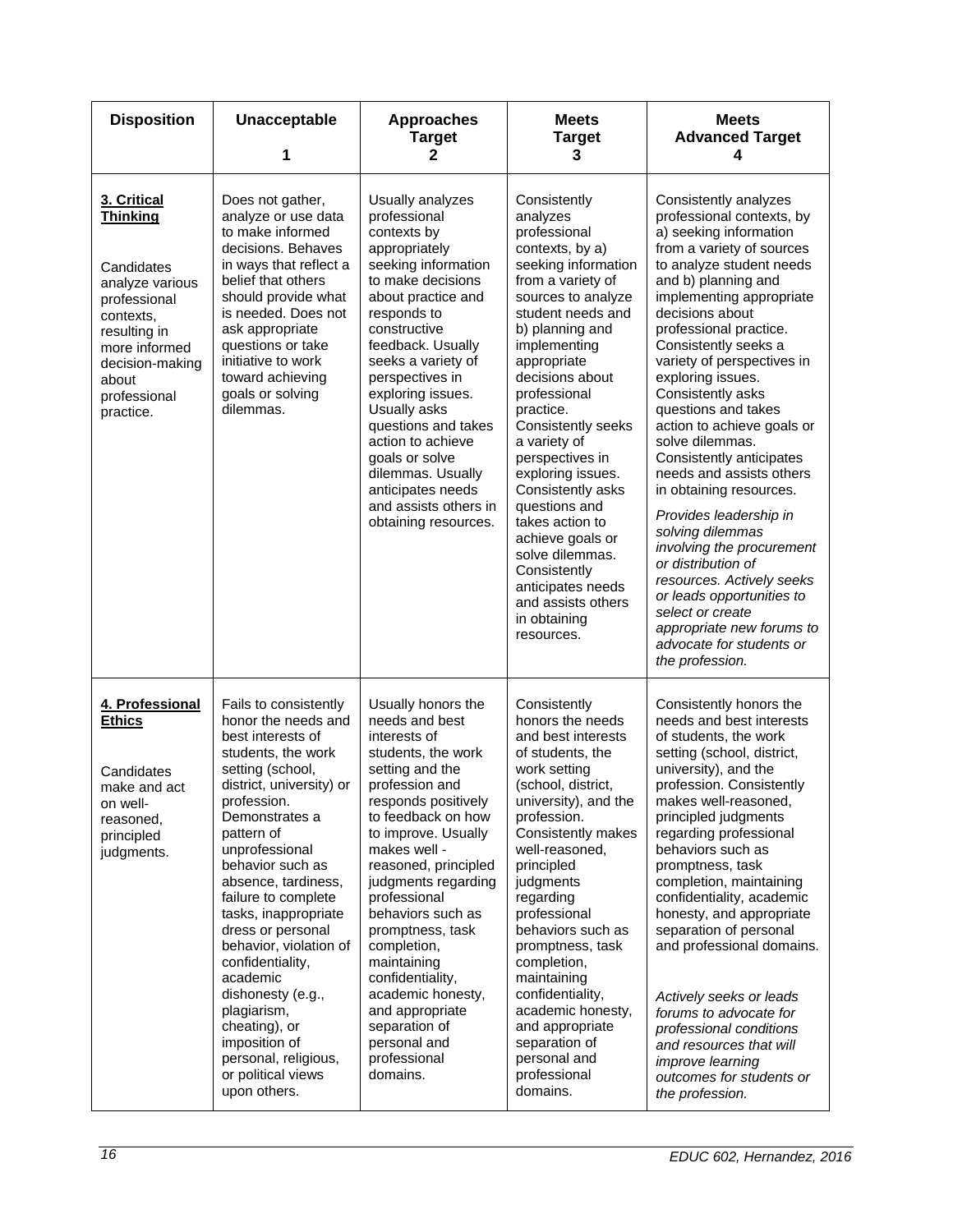| <b>Disposition</b>                                                                                                                                                                 | Unacceptable<br>1                                                                                                                                                                                                                                                                                                                                                                                                                                                                                                              | <b>Approaches</b><br><b>Target</b><br>2                                                                                                                                                                                                                                                                                                                                                                                     | <b>Meets</b><br><b>Target</b><br>3                                                                                                                                                                                                                                                                                                                                                                                                                                                                                                                                                                                     | <b>Meets</b><br><b>Advanced Target</b><br>4                                                                                                                                                                                                                                                                                                                                                                                                                                                                                                                                                                                                                                                                                                                                                                                                      |
|------------------------------------------------------------------------------------------------------------------------------------------------------------------------------------|--------------------------------------------------------------------------------------------------------------------------------------------------------------------------------------------------------------------------------------------------------------------------------------------------------------------------------------------------------------------------------------------------------------------------------------------------------------------------------------------------------------------------------|-----------------------------------------------------------------------------------------------------------------------------------------------------------------------------------------------------------------------------------------------------------------------------------------------------------------------------------------------------------------------------------------------------------------------------|------------------------------------------------------------------------------------------------------------------------------------------------------------------------------------------------------------------------------------------------------------------------------------------------------------------------------------------------------------------------------------------------------------------------------------------------------------------------------------------------------------------------------------------------------------------------------------------------------------------------|--------------------------------------------------------------------------------------------------------------------------------------------------------------------------------------------------------------------------------------------------------------------------------------------------------------------------------------------------------------------------------------------------------------------------------------------------------------------------------------------------------------------------------------------------------------------------------------------------------------------------------------------------------------------------------------------------------------------------------------------------------------------------------------------------------------------------------------------------|
| 5. Reflective<br><b>Teaching and</b><br><b>Learning</b><br>Candidates<br>critically review<br>their<br>professional<br>practice and the<br>impact it has on<br>student<br>success. | Does not critically<br>evaluate own<br>professional practice<br>or performance<br>(e.g., interactions,<br>written work,<br>assessments) and<br>the impact on<br>student success.<br>Fails to see the<br>need for positive<br>change. Does not<br>provide substantive<br>suggestions for<br>positive self-<br>improvement.<br>Rejects suggestions<br>from others directly<br>or by failing to act.<br>Offers excuses<br>and/or assigns<br>blame for negative<br>results to students,<br>parents, colleagues,<br>or supervisors. | Usually<br>demonstrates<br>understanding of the<br>relevant<br>teaching/learning<br>standards while<br>being responsive to<br>feedback. Usually<br>evaluates own<br>professional<br>performance and<br>the impact on<br>student success.<br>Usually generates<br>ideas for potential<br>improvements. Is<br>usually open-<br>minded and positive<br>when receiving<br>feedback, acting<br>upon suggestions<br>and feedback. | Consistently<br>demonstrates<br>understanding of<br>the relevant<br>teaching/learning<br>standards.<br>Consistently<br>evaluates own<br>professional<br>practice and<br>performance (e.g.,<br>interactions, written<br>work, formal and<br>informal<br>assessments) and<br>the impact on<br>student success.<br>Consistently<br>generates ideas for<br>potential<br>improvements or<br>revisions and<br>applies them to<br>future professional<br>practice and<br>performance. Is<br>consistently open-<br>minded and<br>positive when<br>receiving feedback<br>from others.<br>Consistently acts<br>upon suggestions. | Consistently<br>demonstrates<br>understanding of the<br>relevant teaching/learning<br>standards. Consistently<br>evaluates own<br>professional practice and<br>performance (e.g.,<br>interactions, written work,<br>formal and informal<br>assessments) and the<br>impact on student<br>success. Consistently<br>generates ideas for<br>potential improvements or<br>revisions and applies<br>them to future<br>professional practice and<br>performance. Is<br>consistently open-minded<br>and positive when<br>receiving feedback from<br>others. Consistently acts<br>upon suggestions.<br>Actively seeks further<br>information and<br>perspectives from others<br>to evaluate own<br>performance and<br>demonstrates in depth<br>analysis and synthesis of<br>viewpoints. Applies<br>relevant teaching/learning<br>standards in their work. |
| 6. Life-Long<br>Learning<br>Candidates<br>recognize the<br>need for and are<br>committed to<br>actively seeking<br>new knowledge,<br>skills and<br>experiences.                    | Does not regularly<br>demonstrate<br>intellectual<br>engagement with<br>material or others<br>(e.g., peers,<br>instructors,<br>students). Verbal<br>and written<br>contributions do not<br>demonstrate<br>familiarity with<br>required material.<br>Fails to ask<br>questions or make<br>thoughtful<br>references to<br>concepts of study.<br>Fails to meet                                                                                                                                                                    | Verbal and written<br>contributions usually<br>demonstrate<br>familiarity with<br>required material<br>and intellectual<br>engagement with<br>material and others<br>(e.g., peers,<br>instructors,<br>students). Has taken<br>advantage of some<br>learning<br>opportunities to stay<br>professionally<br>current and acquire<br>new knowledge.<br>Usually meets<br>professional                                            | Consistently<br>demonstrates<br>intellectual<br>engagement with<br>material and others<br>(e.g., peers,<br>instructors,<br>students).<br>Consistently seeks<br>and takes<br>advantage of<br>learning<br>opportunities to<br>stay professionally<br>current and acquire<br>new knowledge,<br>skills, and<br>experiences. Is<br>clearly familiar with                                                                                                                                                                                                                                                                    | Consistently<br>demonstrates intellectual<br>engagement with material<br>and others (e.g., peers,<br>instructors, students).<br>Consistently seeks and<br>takes advantage of<br>learning opportunities to<br>stay professionally current<br>and acquire new<br>knowledge, skills, and<br>experiences. Is clearly<br>familiar with relevant<br>professional<br>organizations, current<br>research, and<br>interdisciplinary practices.<br>Consistently makes<br>connections between                                                                                                                                                                                                                                                                                                                                                               |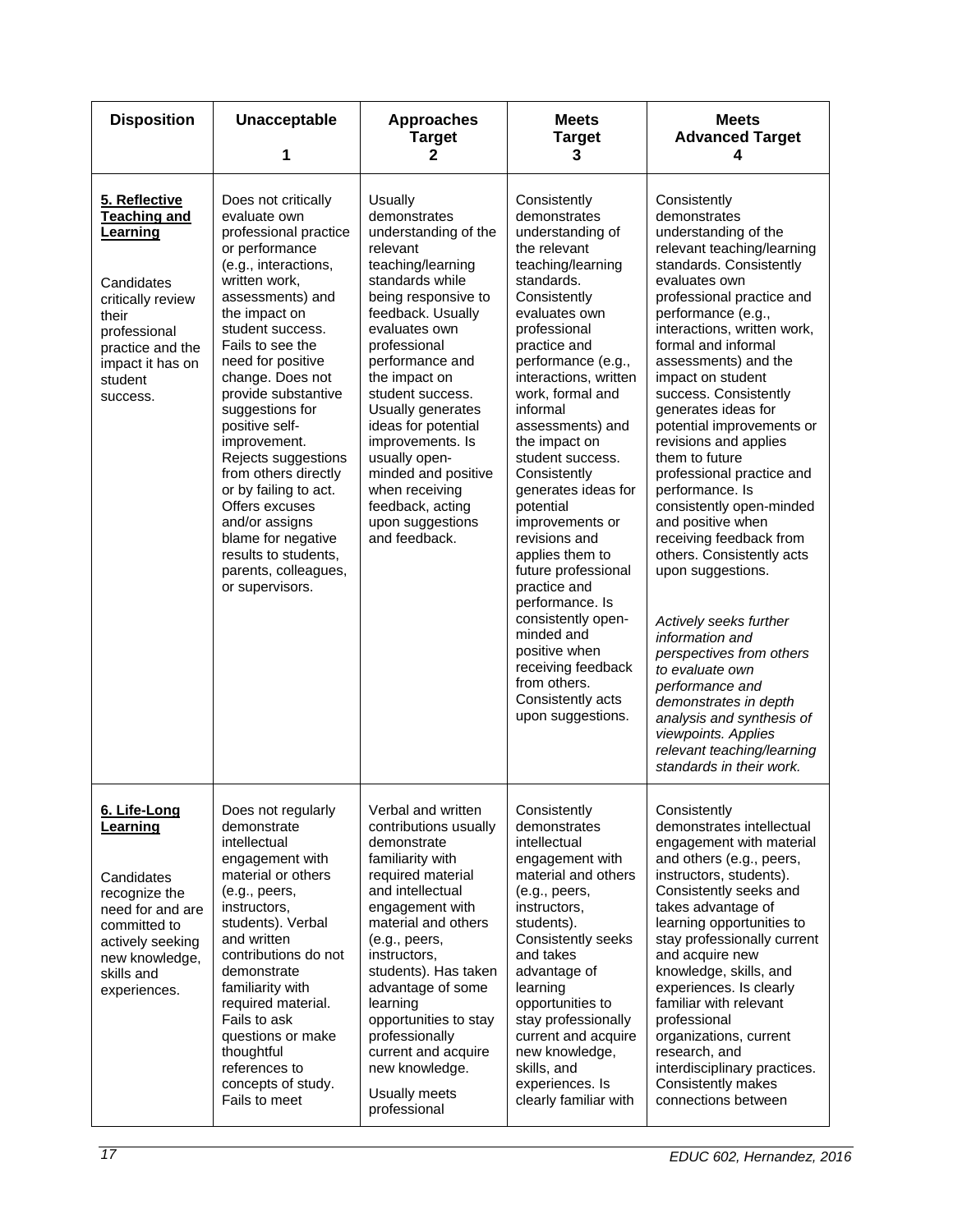| <b>Disposition</b> | Unacceptable                                                                                                                                                                                                                      | <b>Approaches</b><br><b>Target</b>                                                                                                                                                                                                                                          | <b>Meets</b><br><b>Target</b><br>3                                                                                                                                                                                                                                                                                                 | <b>Meets</b><br><b>Advanced Target</b>                                                                                                                                                                                                                                                                                                                                                                                                                                                                                                                        |
|--------------------|-----------------------------------------------------------------------------------------------------------------------------------------------------------------------------------------------------------------------------------|-----------------------------------------------------------------------------------------------------------------------------------------------------------------------------------------------------------------------------------------------------------------------------|------------------------------------------------------------------------------------------------------------------------------------------------------------------------------------------------------------------------------------------------------------------------------------------------------------------------------------|---------------------------------------------------------------------------------------------------------------------------------------------------------------------------------------------------------------------------------------------------------------------------------------------------------------------------------------------------------------------------------------------------------------------------------------------------------------------------------------------------------------------------------------------------------------|
|                    | professional<br>standards in written<br>work and<br>participation. Argues<br>point of view in<br>terms of personal<br>experience or<br>hearsay rather than<br>understanding of<br>theory, research, or<br>data-based<br>evidence. | standards in written<br>work and<br>participation.<br>Usually makes<br>connections<br>between concepts,<br>experiences, and<br>content. Positions<br>represent theory,<br>research, and/or<br>data-based<br>evidence rather than<br>personal experience<br>or perspectives. | relevant<br>professional<br>organizations,<br>current research,<br>and<br>interdisciplinary<br>practices.<br>Consistently makes<br>connections<br>between concepts,<br>experiences, and<br>content.<br>Consistently seeks<br>and uses<br>contemporary<br>theory, research,<br>and data-based<br>evidence to inform<br>instruction. | concepts, experiences,<br>and content. Consistently<br>seeks and uses<br>contemporary theory,<br>research, and data-based<br>evidence to inform<br>instruction.<br>Seeks further information<br>and engages others in<br>intellectual discussions.<br>Creates learning<br>opportunities for self and<br>others. Is actively involved<br>in professional groups<br>and associations, or other<br>professional decision-<br>making bodies. Analyzes,<br>synthesizes and<br>evaluates material in<br>order to provide<br>professional development<br>for others. |

## **Tentative Course Schedule**

The following page includes a tentative course schedule. Professor may adjust readings or assignments as dictated by the needs of the course.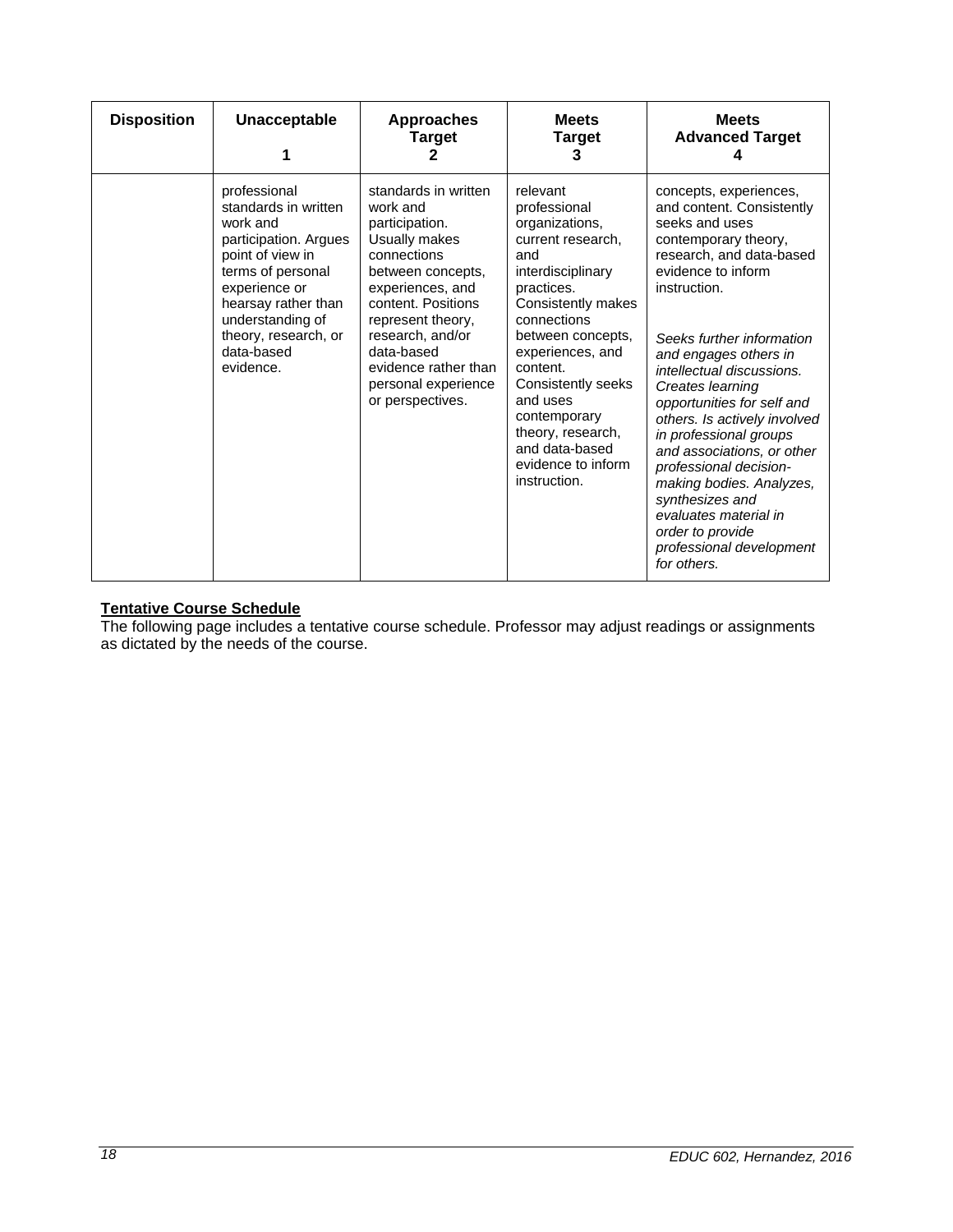# **TENTATIVE COURSE SCHEDULE**

| <b>EDUC 602 - Schooling in a Multicultural Society</b><br><b>Tentative Online Class Modules</b><br><b>Fall 2016</b> |                                                |                                                                                                                                                                                                                                                                                                                                                                                                                          |                                                                                                                                                                                                                                                                                                                                                              |  |
|---------------------------------------------------------------------------------------------------------------------|------------------------------------------------|--------------------------------------------------------------------------------------------------------------------------------------------------------------------------------------------------------------------------------------------------------------------------------------------------------------------------------------------------------------------------------------------------------------------------|--------------------------------------------------------------------------------------------------------------------------------------------------------------------------------------------------------------------------------------------------------------------------------------------------------------------------------------------------------------|--|
|                                                                                                                     |                                                | <b>Updated 8/16/2016</b>                                                                                                                                                                                                                                                                                                                                                                                                 |                                                                                                                                                                                                                                                                                                                                                              |  |
| <b>Week Start</b><br>Day                                                                                            | Module                                         | <b>Topics</b>                                                                                                                                                                                                                                                                                                                                                                                                            | Readings & Assignments                                                                                                                                                                                                                                                                                                                                       |  |
| <b>Week</b><br>Prior to<br>Course<br>Starting<br>Aug 22,<br>2016                                                    | 0                                              | <b>Getting Started</b><br>Elements of online community<br>Preview our Cougar Course<br>Practice                                                                                                                                                                                                                                                                                                                          | Preview: Text and syllabus<br>Schedule: 18 hours per week to devote<br>to the course                                                                                                                                                                                                                                                                         |  |
| Week 1<br>Aug 29,<br>2016                                                                                           | 1<br>released<br>Saturday<br>prior to<br>start | <b>Achieving Excellence through Equity</b><br>Introductions / Syllabus Overview<br>$\bullet$<br>Conceptions / Misconceptions of<br>$\bullet$<br><b>Culture and Multicultural Education</b><br><b>Identity Exploration</b><br>$\bullet$<br>Achieving Excellence through Equity<br>$\bullet$<br>for Every Student<br>Selecting "Hot Topics" & rubric<br>$\bullet$<br>(Assignment 1)                                        | Read textbook: Introduction and Ch 2 -<br>Path to Equity (Blankstein & Noguera,<br>2015)<br>See Cougar Course: 15 Misconceptions<br>about Multicultural Education (Aldridge,<br>Calhoun & Aman, 2000)<br>Complete module activities and weekly<br>reading discussions.                                                                                       |  |
| Week 2<br>Sept. 5,<br>2016                                                                                          | $\overline{2}$<br>released<br>Saturday         | <b>Getting to the Core</b><br>Exploring Our Own Biases &<br>$\bullet$<br>Privileges<br><b>White Privilege</b><br>$\bullet$<br>Teaching for Tolerance - Prejudices,<br>$\bullet$<br>Stereotypes and Discrimination<br><b>Introducing Critical Pedagogy</b><br>$\bullet$<br>Transformative Power of Equity in<br>$\bullet$<br>Action<br>Selecting topic for annotated<br>$\bullet$<br>bibliography & rubric (Assignment 2) | Read textbooks: Ch 3 - Detracking;<br>Ch 4 - Voices & Hearts of Youth:<br>Transformative Power of Equity in<br>Action; (Blankstein & Noguera, 2015)<br>Ch 1 - CP Get into This? (Wink, 2011)<br>See Cougar Course: White Privilege:<br>Unpacking the Invisible Knapsack<br>(McIntosh, 1990)<br>Complete module activities and weekly<br>reading discussions. |  |
| Week 3<br>Sept. 12,<br>2016                                                                                         | 3<br>released<br>Saturday                      | <b>Organizational Meaning</b><br><b>Examining Critical Pedagogy</b><br>$\bullet$<br><b>Critical Examination of English</b><br>$\bullet$<br>Learners<br>Addressing Culturally and<br>$\bullet$<br>Linguistically Diverse (CLD)<br><b>Students</b><br>Multicultural /Social Justice "Hot<br>$\bullet$<br>Topics"                                                                                                           | Read textbooks: Ch 5 - Empowering<br>Students and Teachers; Ch 6 - Human<br>Capital; Ch 7 - Personalized Learning;<br>(Blankstein & Noguera, 2015)<br>Ch $2$ – CP What in the World? (Wink,<br>2011)<br>Complete module activities and weekly<br>reading discussions.<br>9/17 Due Assignment 1 - "Hot Topics"<br><b>Discussions</b>                          |  |
| Week 4<br>Sept. 19,<br>2016                                                                                         | $\overline{4}$<br>released<br>Saturday         | <b>Journey Towards Equity</b><br><b>Theoretical frameworks for Critical</b><br>Pedagogy<br><b>Emergent Bilinguals and Immigrants</b><br>$\bullet$                                                                                                                                                                                                                                                                        | Read textbooks: Ch 9 - Bilinguals &<br>Immigrant Youth; Ch 11 - Focusing on<br>Equity; (Blankstein & Noguera, 2015)                                                                                                                                                                                                                                          |  |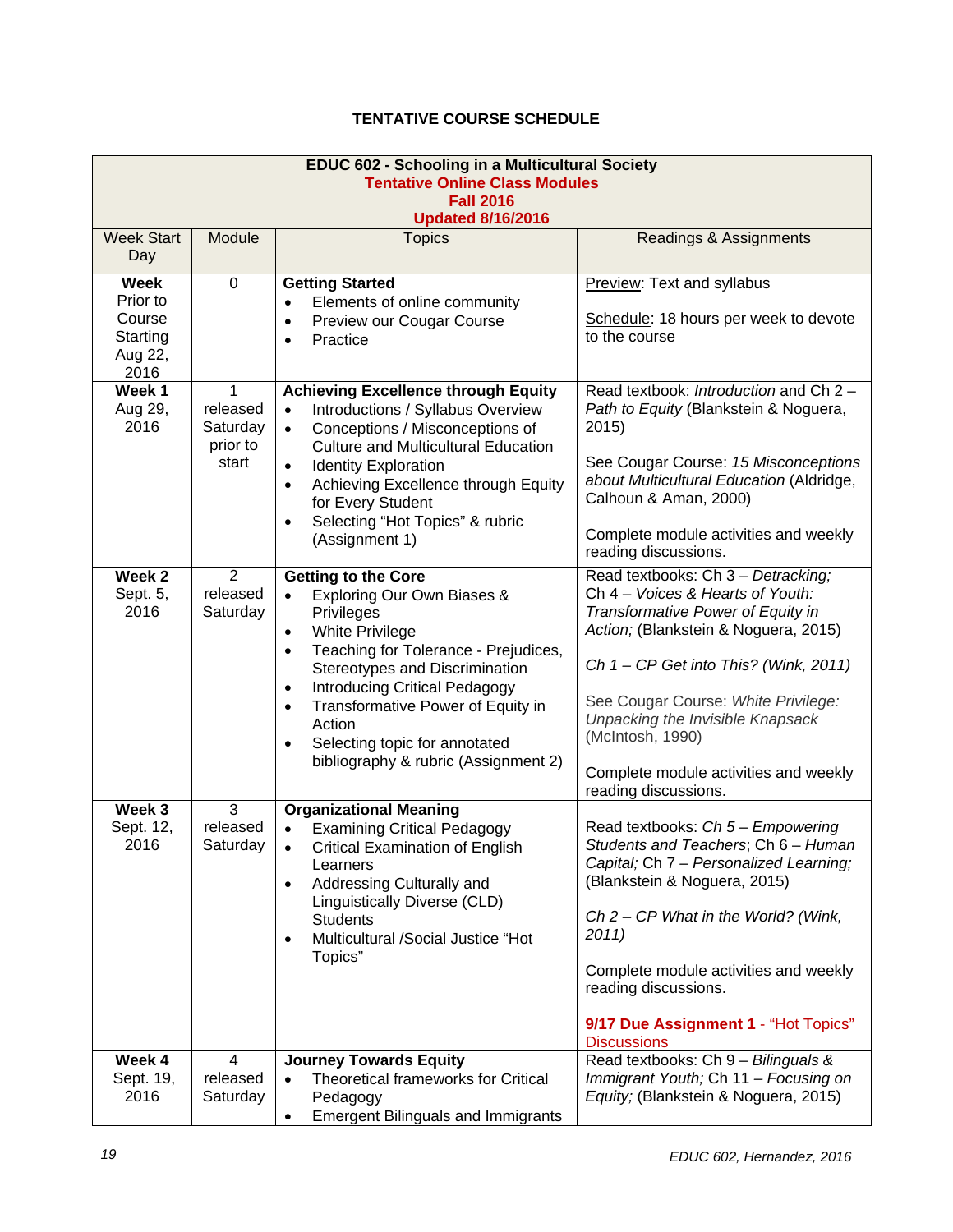|                                               |                                        | Funds of Knowledge<br>$\bullet$<br><b>Ensuring Excellence and</b><br>$\bullet$                                                                                                                                                                                                                                                                                                                                                                                 | Ch 3 - CP Where Did it Come From?<br>(Wink, 2011)                                                                                                                                                                                                                                                                                                                                                                                |
|-----------------------------------------------|----------------------------------------|----------------------------------------------------------------------------------------------------------------------------------------------------------------------------------------------------------------------------------------------------------------------------------------------------------------------------------------------------------------------------------------------------------------------------------------------------------------|----------------------------------------------------------------------------------------------------------------------------------------------------------------------------------------------------------------------------------------------------------------------------------------------------------------------------------------------------------------------------------------------------------------------------------|
|                                               |                                        | Opportunities to Learn in Special<br>Education - From Good to Great                                                                                                                                                                                                                                                                                                                                                                                            | In CC please download: Family Stories<br>Project (Dworin, 2006)                                                                                                                                                                                                                                                                                                                                                                  |
|                                               |                                        |                                                                                                                                                                                                                                                                                                                                                                                                                                                                | Complete module activities and weekly<br>reading discussions.                                                                                                                                                                                                                                                                                                                                                                    |
| Week <sub>5</sub><br>Sept. 26,<br>2016        | 5<br>released<br>Saturday              | <b>Building Sustainable Relationships</b><br>Problem Posing in Critical Pedagogy<br>Redesigning Instruction to Increase<br>$\bullet$<br>Achievement - Closing the Gap<br><b>Equity through Elementary</b><br>$\bullet$<br>Achievement and Expanded<br>Learning Time<br>Developing Social Justice Action<br>$\bullet$<br>Plans & rubric for Assignment 3                                                                                                        | Read textbooks: Ch 12 - Achievement<br>in Elementary; Ch 13 - Excellence for<br>All Students; Ch 14 - Expanded<br>Learning; (Blankstein & Noguera, 2015)<br>Ch $4$ – CP How do you do it? (Wink,<br>2011)<br>Complete module activities and weekly<br>reading discussions.<br>10/1 Due Assignment 2 - Annotated                                                                                                                  |
|                                               |                                        |                                                                                                                                                                                                                                                                                                                                                                                                                                                                | <b>Bibliography &amp; Presentations</b>                                                                                                                                                                                                                                                                                                                                                                                          |
| Week 6<br>Oct. 3,<br>2016                     | 6<br>released<br>Saturday              | <b>From Failure to New Vision</b><br>Restrictive Language Policies and<br>$\bullet$<br>Inequities for English Learners                                                                                                                                                                                                                                                                                                                                         | Read textbooks Ch 15 - Iniquities of<br>Inequities (Blankstein & Noguera, 2015)                                                                                                                                                                                                                                                                                                                                                  |
|                                               |                                        | Teaching as a Political Act<br>$\bullet$                                                                                                                                                                                                                                                                                                                                                                                                                       | Online CC Readings: Moving from<br>Failure to a New Vision of Language                                                                                                                                                                                                                                                                                                                                                           |
|                                               |                                        | Social Justice Action Plan<br>$\bullet$<br><b>Discussions</b>                                                                                                                                                                                                                                                                                                                                                                                                  | Policy (Gándara & Orfield, 2010)                                                                                                                                                                                                                                                                                                                                                                                                 |
|                                               |                                        | <b>Effective Teacher Practices</b>                                                                                                                                                                                                                                                                                                                                                                                                                             | Complete other module readings and<br>activities and weekly reading<br>discussions.                                                                                                                                                                                                                                                                                                                                              |
| Week 7<br>Oct. 10,<br>2016                    | $\overline{7}$<br>released<br>Saturday | Why in The World Does it Matter?<br>How to Teach for Social Justice<br><b>Revisit Reflective Statements</b><br>$\bullet$<br>5 Principles for Courageous<br>$\bullet$<br>Leadership<br>Social Justice & Equity Action Plan -<br>$\bullet$<br>Drafts/Peer Analysis & Feedback<br>PSLO 2 - Does your SJE Action Plan<br>matter? Does it provide leadership in<br>your community? How is Critical<br>Pedagogy woven into your SJE<br>Action Plan? See PSLO rubric. | See Cougar Course:<br>Teaching To and Through<br>Cultural Diversity (Gay, 2013); Literacy<br>Instruction: Process of Praxis (Cardiero-<br>Kaplan, 2008); & Read pp. 25-27 to<br>reexamine the 5 Core Principles of<br>Courageous Leadership outlined in our<br>textbook(Blankstein & Noguera, 2015)<br>Read textbook: Ch 5 - CP Does it<br>matter? (Wink, 2011)<br>Complete module activities and weekly<br>reading discussions. |
| Week 8,                                       | 8                                      | Social Justice and Equity in Action -                                                                                                                                                                                                                                                                                                                                                                                                                          | See Cougar Course:                                                                                                                                                                                                                                                                                                                                                                                                               |
| Oct. 17,<br>2016<br>Course<br>ends<br>Friday, | released<br>Saturday                   | <b>Final Plans</b><br>Undocumented Latino Youth<br>$\bullet$<br>Critical Pedagogy / Social Justice<br>$\bullet$<br><b>Action Plans</b><br>Who Are We As Teachers &<br>$\bullet$                                                                                                                                                                                                                                                                                | Rethinking the American Dream (Clark-<br>Ibanez, 2015)<br>Complete module activities and weekly<br>reading discussions.                                                                                                                                                                                                                                                                                                          |
| Oct. 21                                       |                                        | LeadersNow<br><b>Course Evaluations</b><br>$\bullet$                                                                                                                                                                                                                                                                                                                                                                                                           | 10/21 Due Assignment 3 - Critical<br>Pedagogy/Social Justice Action Plans                                                                                                                                                                                                                                                                                                                                                        |
| Final Exam                                    |                                        | There will be NO final exam for this<br>course.                                                                                                                                                                                                                                                                                                                                                                                                                | N/A                                                                                                                                                                                                                                                                                                                                                                                                                              |